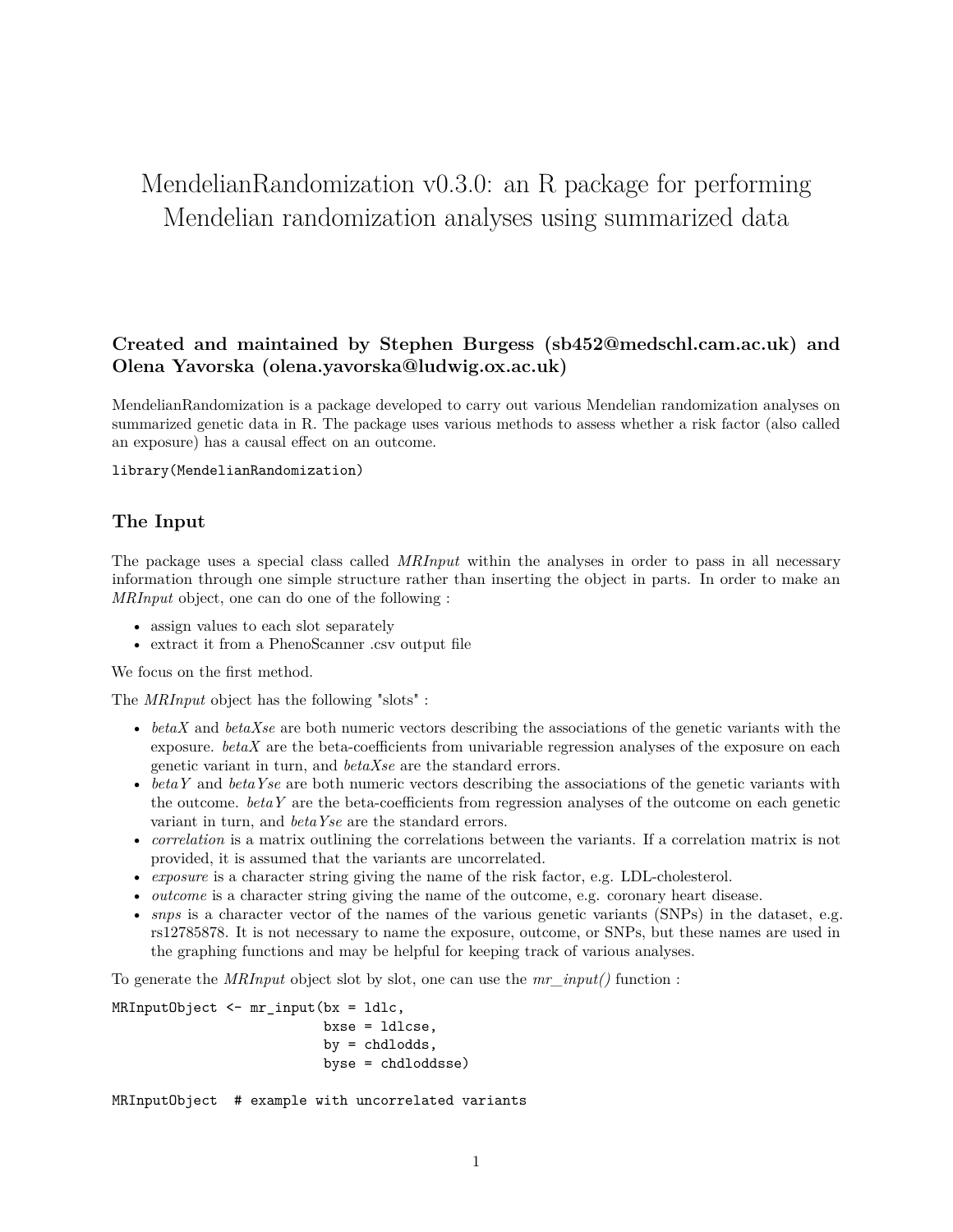| ##   |                | SNP                | exposure.beta exposure.se outcome.beta outcome.se |       |           |        |
|------|----------------|--------------------|---------------------------------------------------|-------|-----------|--------|
| ## 1 |                | $\text{snp}_1$     | 0.0260                                            | 0.004 | 0.0677    | 0.0286 |
| ##   | $\overline{2}$ | $snp_2$            | $-0.0440$                                         | 0.004 | $-0.1625$ | 0.0300 |
| ## 3 |                | $\text{snp}_3$     | $-0.0380$                                         | 0.004 | $-0.1054$ | 0.0310 |
| ##   | -4             | $snp_4$            | $-0.0230$                                         | 0.003 | $-0.0619$ | 0.0243 |
| ## 5 |                | $snp_5$            | $-0.0170$                                         | 0.003 | $-0.0834$ | 0.0222 |
| ##   | -6             | $sup_{-6}$         | $-0.0310$                                         | 0.006 | $-0.1278$ | 0.0667 |
| ##   | -7             | $snp_7$            | $-0.0180$                                         | 0.004 | $-0.0408$ | 0.0373 |
| ##   | 8              | $sup_8$            | 0.0460                                            | 0.007 | 0.0770    | 0.0543 |
| ##   | 9              | $sup_{9}$          | 0.0590                                            | 0.004 | 0.1570    | 0.0306 |
| ##   | 10             | $sup_10$           | 0.0040                                            | 0.003 | $-0.0305$ | 0.0236 |
| ##   | 11             | sup 11             | 0.0110                                            | 0.004 | 0.0100    | 0.0277 |
| ##   |                | 12 snp_12          | $-0.0050$                                         | 0.005 | 0.1823    | 0.0403 |
| ##   |                | $13$ snp_13        | 0.0040                                            | 0.005 | $-0.0408$ | 0.0344 |
| ##   |                | 14 $\text{snp}_14$ | 0.0220                                            | 0.005 | 0.1989    | 0.0335 |
| ##   |                | $15$ snp_15        | $-0.0050$                                         | 0.004 | 0.0100    | 0.0378 |
| ##   | 16             | $snp_16$           | $-0.0020$                                         | 0.004 | 0.0488    | 0.0292 |
| ##   | 17             | $snp_17$           | $-0.0020$                                         | 0.003 | 0.0100    | 0.0253 |
| ##   |                | 18 snp_18          | 0.0040                                            | 0.004 | $-0.0408$ | 0.0319 |
| ##   | 19             | $sup$ 19           | 0.0110                                            | 0.004 | $-0.0305$ | 0.0316 |
| ##   | 20             | $snp_2$            | 0.0090                                            | 0.003 | $-0.0408$ | 0.0241 |
| ##   | 21             | $sup_2 21$         | $-0.0110$                                         | 0.004 | $-0.0202$ | 0.0285 |
| ##   |                | 22 snp_22          | $-0.0030$                                         | 0.003 | $-0.0619$ | 0.0217 |
| ##   |                | 23 snp_23          | $-0.0120$                                         | 0.004 | 0.0296    | 0.0298 |
| ##   |                | 24 snp_24          | 0.0003                                            | 0.003 | 0.0677    | 0.0239 |
| ##   |                | 25 snp_25          | $-0.0150$                                         | 0.003 | $-0.0726$ | 0.0220 |
| ##   | 26             | $snp_2$            | $-0.0080$                                         | 0.004 | $-0.0726$ | 0.0246 |
| ##   | 27             | $sup_2 27$         | 0.0090                                            | 0.003 | 0.0000    | 0.0255 |
|      |                | ## 28 snp 28       | $-0.0360$                                         | 0.007 | 0.0198    | 0.0647 |

MRInputObject.cor <- mr\_input(bx = calcium, bxse = calciumse, by = fastgluc, byse = fastglucse, corr = calc.rho)

MRInputObject.cor # example with correlated variants

| ## |                        | SNP exposure.beta exposure.se outcome.beta outcome.se |         |         |        |
|----|------------------------|-------------------------------------------------------|---------|---------|--------|
|    | ## $1$ snp_1           | 0.00625                                               | 0.00233 | 0.02805 | 0.0122 |
|    | ## 2 $\text{snp}_2$    | 0.00590                                               | 0.00338 | 0.00953 | 0.0198 |
|    | ## $3 \, \text{snp}_3$ | 0.01822                                               | 0.00318 | 0.03646 | 0.0173 |
|    | $# 4$ snp 4            | 0.00598                                               | 0.00233 | 0.01049 | 0.0119 |
|    | ## $5$ snp $5$         | 0.00825                                               | 0.00229 | 0.02357 | 0.0122 |
|    | ## $6$ snp_6           | 0.00651                                               | 0.00352 | 0.00204 | 0.0179 |

It is not necessary for all the slots to be filled. For example, several of the methods do not require *bxse* to be specified; the *mr\_ivw* function will still run with *bxse* set to zeros. If the vectors *bx*, *bxse*, *by*, and *byse* are not of equal length, then an error will be reported.

It is also possible to run the analysis using the syntax:

MRInputObject <- mr\_input(ldlc, ldlcse, chdlodds, chdloddsse)

However, care must be taken in this case to give the vectors in the correct order (that is: *bx, bxse, by, byse*).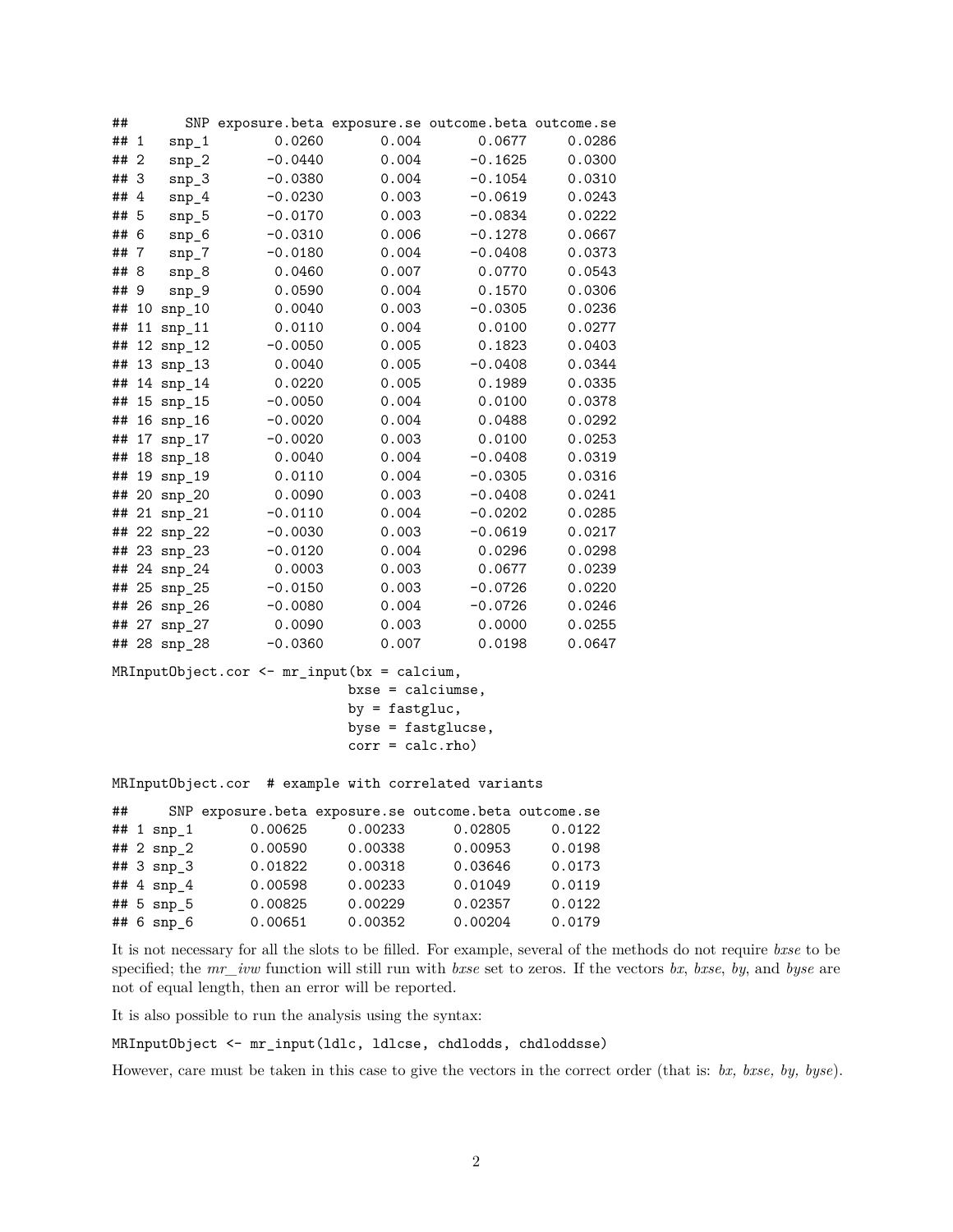# **The data**

Two sets of data are provided as part of this package:

- *ldlc, ldlcse, hdlc, hdlcse, trig, trigse, chdlodds, chdloddsse*: these are the associations (beta-coefficients and standard errors) of 28 genetic variants with LDL-cholesterol, HDL-cholesterol, triglycerides, and coronary heart disease (CHD) risk (associations with CHD risk are log odds ratios) taken from Waterworth et al (2011) "Genetic variants influencing circulating lipid levels and risk of coronary artery disease", doi: 10.1161/atvbaha.109.201020.
- *calcium, calciumse, fastgluc, fastglucse*: these are the associations (beta-coefficients and standard errors) of 7 genetic variants in the /CASR/ gene region. These 7 variants are all correlated, and the correlation matrix is provided as *calc.rho*. These data were analysed in Burgess et al (2015) "Using published data in Mendelian randomization: a blueprint for efficient identification of causal risk factors", doi: 10.1007/s10654-015-0011-z.

# **Methods**

The MendelianRandomization package supports three main methods for causal estimation: the inverse-variance weighted method, the median-based method, and the MR-Egger method.

## **Inverse-variance weighted method**

The inverse-variance method is the equivalent to the standard IV method using individual-level data (the two-stage least squares method). Either a fixed- or a random-effects analysis can be performed; the *"default"* option is a fixed-effect analysis when there are three variants or fewer, and a random-effects analysis otherwise. The *robust* option uses robust regression rather than standard regression in the analysis, and the *penalized* option downweights the contribution to the analysis of genetic variants with outlying (heterogeneous) causal estimates. If a correlation matrix is provided in the *MRInput* object, then the correlated method is used by default (*correl = TRUE*), and the *robust* and *penalized* arguments are ignored.

The default options for constructing confidence intervals are based on a normal distribution and a 95% confidence level, however one can use the t-distribution (*distribution = "t-dist"*) and alternative significance level if desired.

*ADDED IN VERSION 0.2.0* The default option for the weights is *"simple"*, which corresponds to an inversevariance weighted meta-analysis of the ratio estimates *by/bx* using standard errors *byse/bx*. The expression for the standard error of the ratio estimate is the first-order term of a delta expansion for the variance of a ratio. The corresponding weights in the regression analysis are *byseˆ-2*. These weights have been demonstrated to give reasonable inferences in realistic settings. However, they do not take into account uncertainty in the genetic associations with the exposure. Alternatively, the second-order term of the delta expansion is *sqrt(byseˆ2/bxˆ2+byˆ2\*bxseˆ2/bxˆ4-2\*psi\*by\*bxse\*byse/bxˆ3)*, where *psi* is the correlation for each variant between its association with the exposure and with the outcome. This correlation will be zero (the default value) in a strict two-sample setting in which there is no overlap between the individuals used to estimate associations with the exposure and with the outcome. Paradoxically, although the standard error expression implied by the second-order weights (obtained by setting *weights* equal to *"delta"*) is larger, resulting in wider confidence intervals for a single genetic variant, the use of second-order weights often leads to less heterogeneity between the estimates for the individual variants, and so in narrower confidence intervals.

```
IVWObject <- mr_ivw(MRInputObject,
```

```
model = "default",
robust = FALSE,
penalized = FALSE,
correl = FALSE,
weights = "simple",
```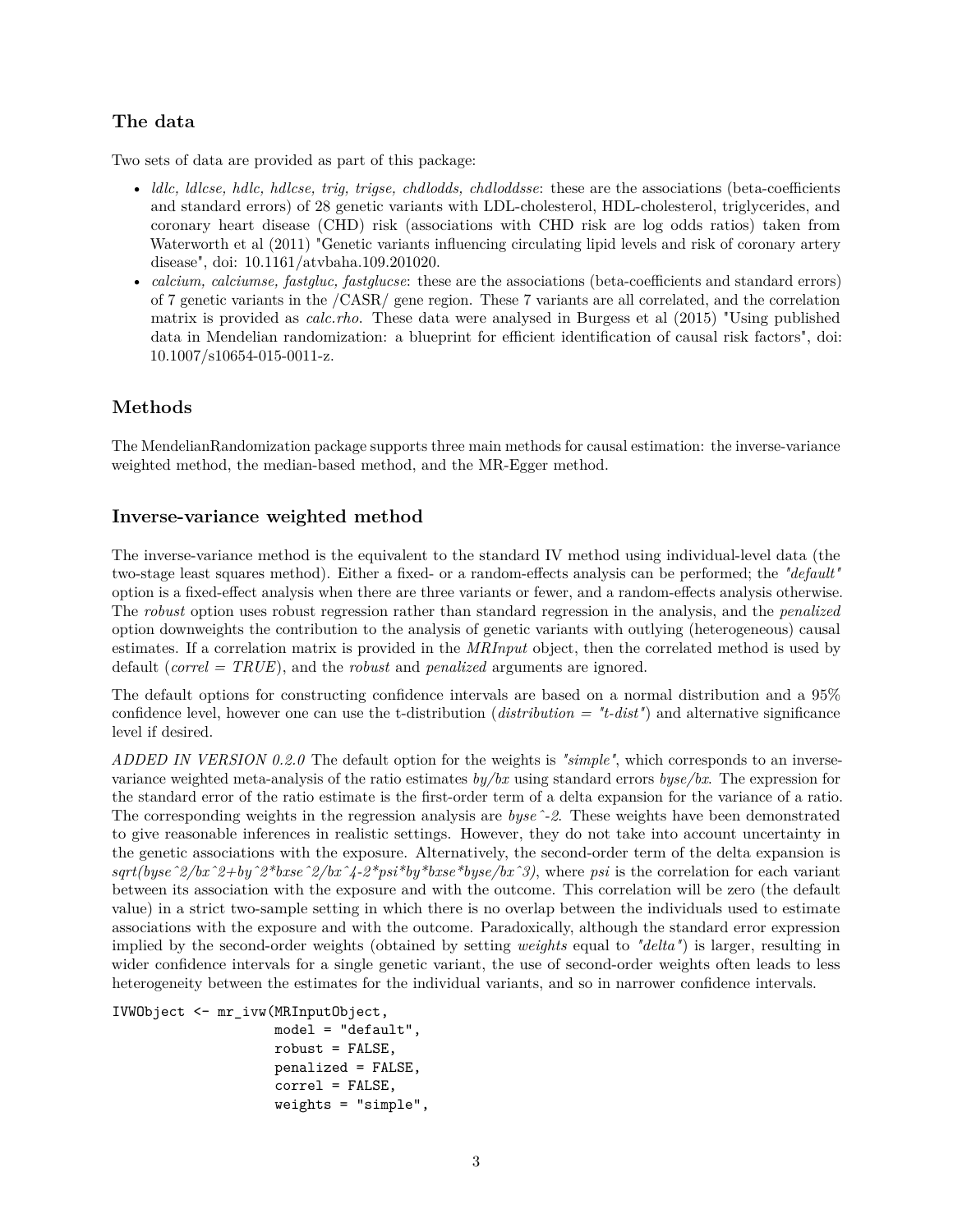```
psi = 0,
                   distribution = "normal",
                   alpha = 0.05)
IVWObject <- mr_ivw(mr_input(bx = ldlc, bxse = ldlcse,
  by = chdlodds, byse = chdloddsse)IVWObject
##
## Inverse-variance weighted method
## (variants uncorrelated, random-effect model)
##
## Number of Variants : 28
##
## ------------------------------------------------------------------
## Method Estimate Std Error 95% CI p-value
## IVW 2.834 0.530 1.796, 3.873 0.000
## ------------------------------------------------------------------
## Residual standard error = 1.920
## Heterogeneity test statistic = 99.5304 on 27 degrees of freedom, (p-value = 0.0000)
IVWObject.correl <- mr_ivw(MRInputObject.cor,
                   model = "default",
                   correl = TRUE,
                   distribution = "normal",
                   alpha = 0.05)
IVWObject.correl <- mr_ivw(mr_input(bx = calcium, bxse = calciumse,
  by = fastgluc, byse = fastglucse, corr = calc.rho))
IVWObject.correl
##
## Inverse-variance weighted method
## (variants correlated, random-effect model)
##
## Number of Variants : 6
##
## ------------------------------------------------------------------
## Method Estimate Std Error 95% CI p-value
## IVW 2.245 0.643 0.984, 3.505 0.000
## ------------------------------------------------------------------
## Residual standard error = 0.641
## Residual standard error is set to 1 in calculation of confidence interval
## when its estimate is less than 1.
## Heterogeneity test statistic = 2.0530 on 5 degrees of freedom, (p-value = 0.8418)
```
#### **Median-based method**

The median-based method calculates a median of the SNP-specific causal estimates from the ratio method for each genetic variant individually. The default option is to calculate a weighted median using the inversevariance weights. Alternatively, one can calculate a simple (unweighted) median, or a weighted median using penalization of weights for heterogeneous variants. Since the calculation of standard error requires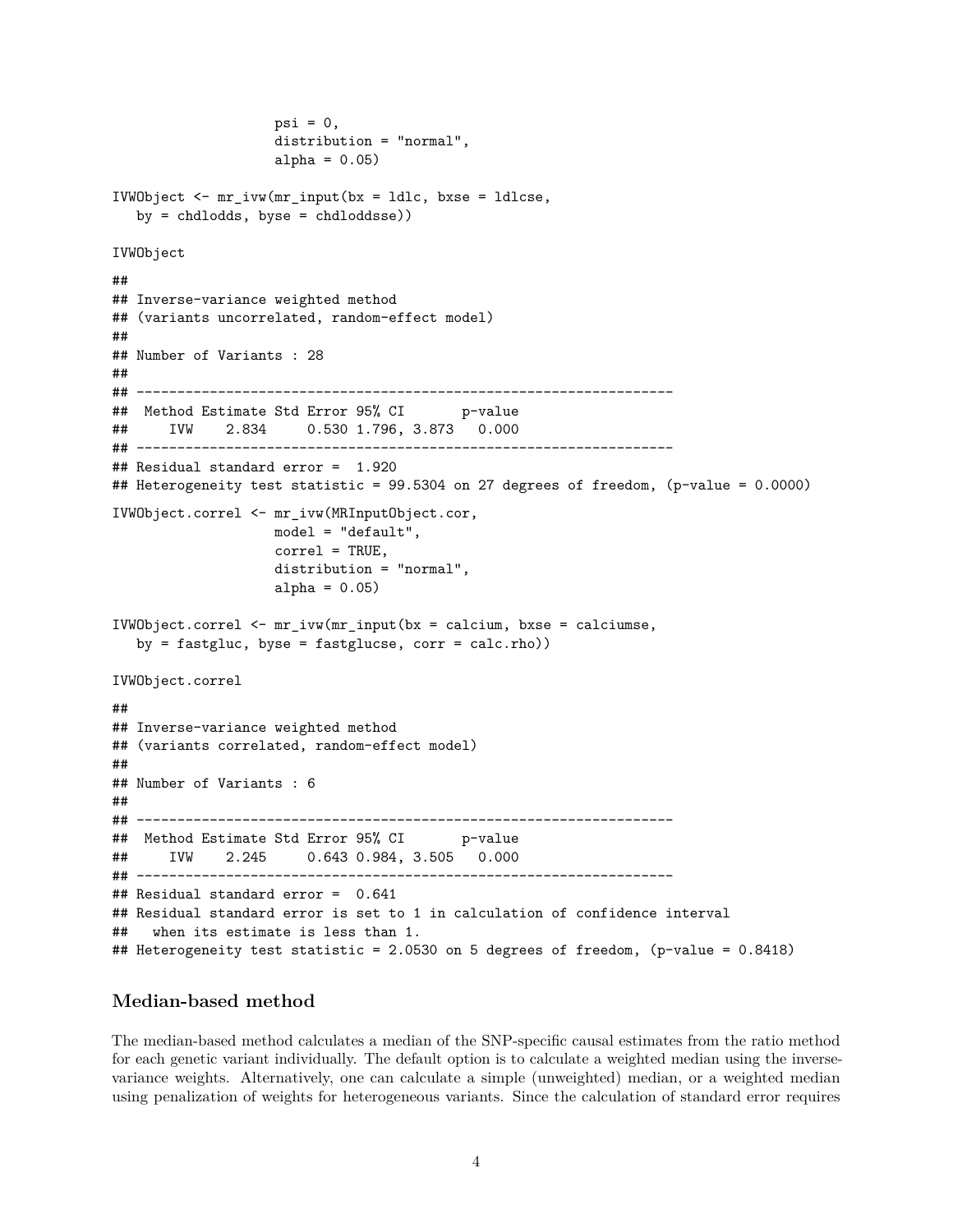bootstrapping, the number of bootstrap iterations can be varied. The random seed is set automatically so that results are reproducible; however, the value of the seed can be changed if required.

The median-based method requires data on at least 3 genetic variants. Variants must be uncorrelated provided that the correlation matrix is specified.

```
WeightedMedianObject <- mr median(MRInputObject,
                                 weighting = "weighted",
                                 distribution = "normal",
                                 alpha = 0.05,
                                 iterations = 10000,
                                 seed = 314159265)
WeightedMedianObject <- mr_median(mr_input(bx = ldlc, bxse = ldlcse,
 by = chdlodds, byse = chdloddsse))
WeightedMedianObject
##
## Weighted median method
##
## Number of Variants : 28
## ------------------------------------------------------------------
## Method Estimate Std Error 95% CI p-value
## Weighted median method 2.683 0.419 1.862, 3.504 0.000
## ------------------------------------------------------------------
SimpleMedianObject <- mr_median(mr_input(bx = ldlc, bxse = ldlcse,
 by = chdlodds, byse = chdloddsse), weighting = "simple")
SimpleMedianObject
##
## Simple median method
##
## Number of Variants : 28
## ------------------------------------------------------------------
## Method Estimate Std Error 95% CI p-value
## Simple median method 1.755 0.740 0.305, 3.205 0.018
## ------------------------------------------------------------------
```
#### **MR-Egger method**

The MR-Egger method is implemented here using a random-effects model only. The *robust* and *penalized* options are the same as for the inverse-variance weighted method. The method can be used for both correlated and uncorrelated sets of variants. Confidence intervals can be constructed either using a normal distribution (*distribution = "normal"*, the default option), or a t-distribution (*distribution = "t-dist"*).

With a t-distribution, in case of under-dispersion (the estimated residual standard error in the regression model is less than 1), confidence intervals and p-values use either a t-distribution with no correction for under-dispersion, or a normal distribution with the residual standard error set to 1 -- whichever is wider. This means that under-dispersion is not doubly penalized by setting the residual standard error to 1 and using a t-distribution, but also that the confidence intervals are not narrower (p-values not more extreme) than those using a fixed-effect model.

The median-based method requires data on at least 3 genetic variants. Variants are permitted to be correlated.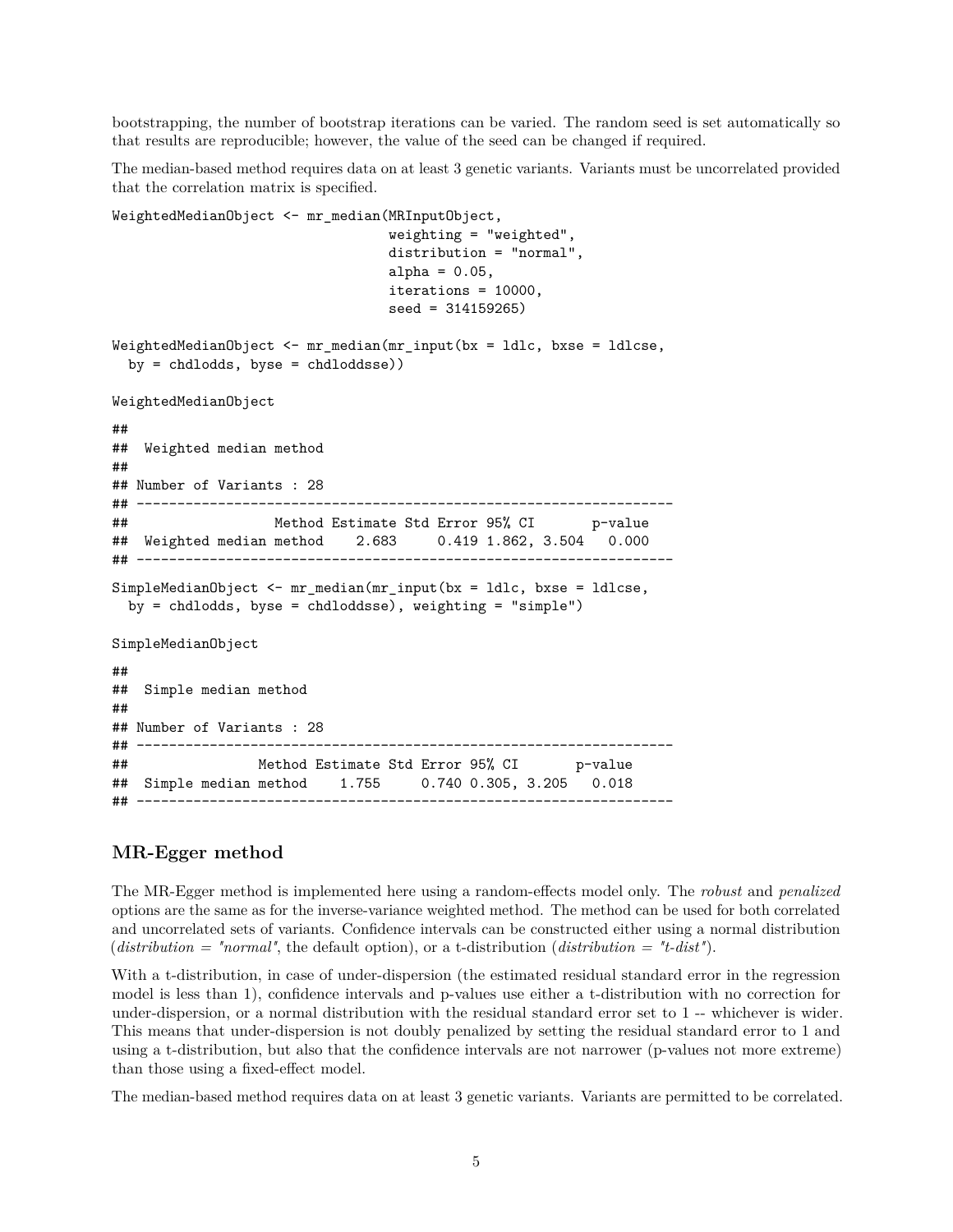```
EggerObject <- mr_egger(MRInputObject,
                       robust = FALSE,
                       penalized = FALSE,
                       correl = FALSE,
                       distribution = "normal",
                       alpha = 0.05)
EggerObject <- mr_egger(mr_input(bx = ldlc, bxse = ldlcse,
 by = chdlodds, byse = chdloddsse))
EggerObject
##
## MR-Egger method
## (variants uncorrelated, random-effect model)
##
## Number of Variants = 28
##
## ------------------------------------------------------------------
## Method Estimate Std Error 95% CI p-value
## MR-Egger 3.253 0.770 1.743, 4.762 0.000
## (intercept) -0.011 0.015 -0.041, 0.018 0.451
## ------------------------------------------------------------------
## Residual Standard Error : 1.935
## Heterogeneity test statistic = 97.3975 on 26 degrees of freedom, (p-value = 0.0000)
## I^2_GX statistic: 91.9%
EggerObject.corr <- mr_egger(MRInputObject.cor,
                       correl = TRUE,
                       distribution = "normal",
                       alpha = 0.05)
EggerObject.corr <- mr_egger(mr_input(bx = calcium, bxse = calciumse,
  by = fastgluc, byse = fastglucse, corr = calc.rho))
EggerObject.corr
##
## MR-Egger method
## (variants correlated, random-effect model)
##
## Number of Variants = 6
##
## ------------------------------------------------------------------
## Method Estimate Std Error 95% CI
## MR-Egger 1.302 2.413 -3.427, 6.031 0.589
## (intercept) 0.009 0.021 -0.032, 0.050 0.666
## ------------------------------------------------------------------
## Residual Standard Error : 0.629
## Residual standard error is set to 1 in calculation of confidence interval
## when its estimate is less than 1.
## Heterogeneity test statistic = 1.5825 on 4 degrees of freedom, (p-value = 0.8119)
```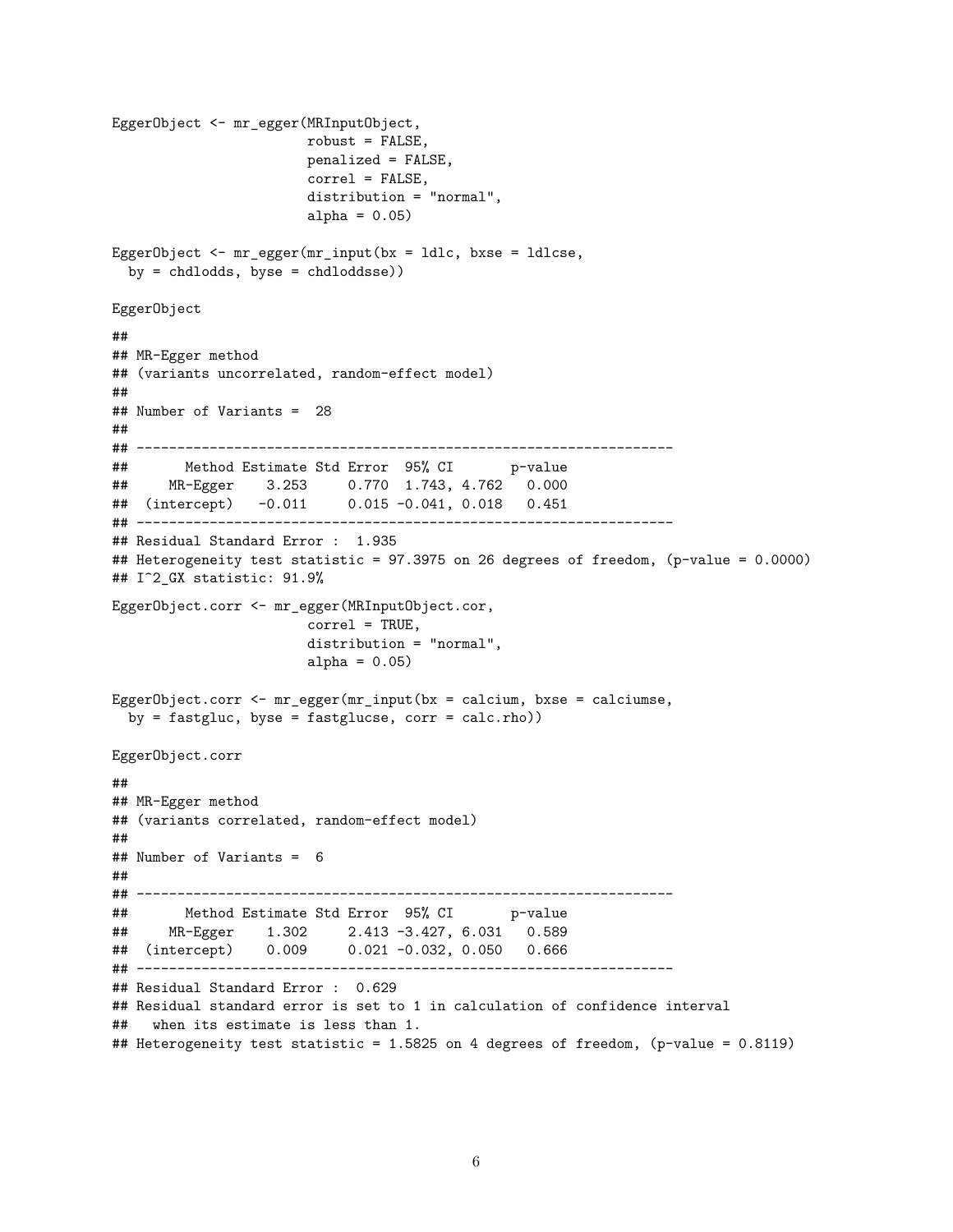### **Maximum likelihood method**

*ADDED IN VERSION 0.2.0* An additional method for causal estimation is the maximum likelihood method, introduced in Burgess et al (2013) "Mendelian randomization analysis with multiple genetic variants using summarized data", doi: 10.1002/gepi.21758. This method has not been used much in the literature, due to its similarity to the inverse-variance weighted method (both methods use the same underlying model), and its relative complexity: the method involves maximizing a likelihood that has one parameter for each genetic variant, plus a causal effect parameter. For large numbers of genetic variants, this entails optimization over a large parameter space, which can lead to numerical issues in the optimization algorithm.

The method naturally assumes a fixed-effect model -- the same causal effect is estimated by each of the genetic variants. However, if there is heterogeneity between the causal estimates from the different genetic variants, then confidence intervals from a fixed-effect model will be overly precise. We implement a random-effects model by multiplying the standard error from the fixed-effect model by an estimate of the residual standard error obtained: the likelihood ratio heterogeneity test statistic divided by the number of genetic variants less 1, and then square rooted (provided this quantity is greater than 1, otherwise no modification to the standard error is made). This is similar to the residual standard error in a regression model, which can be calculated from the Cochran Q heterogeneity test statistic by the same steps. As with the IVW method, the default option is to implement a fixed-effect model with three variants or fewer, and a random-effects analysis otherwise.

The method has two main advantages over the IVW method: it allows for uncertainty in the genetic associations with the exposure (which is ignored in the IVW method using simple weights), and it allows for genetic associations with the exposure and with the outcome for each variant to be correlated. This correlation arises if the samples for the associations with the exposure and the outcome overlap. In a strict two-sample Mendelian randomization setting, the correlation parameter *psi* is set to zero (the default option). If the associations are estimated in the same individuals (complete sample overlap), then the value of *psi* should be the observed correlation between the exposure and the outcome.

```
MaxLikObject <- mr_maxlik(MRInputObject,
                           model = "default",
                           correl = FALSE,
                           psi = 0,
                           distribution = "normal",
                           alpha = 0.05)
MaxLikObject <- mr_maxlik(mr_input(bx = ldlc, bxse = ldlcse,
  by = chdlodds, byse = chdloddsse))
MaxLikObject
##
## Maximum-likelihood method
## (variants uncorrelated, random-effect model)
##
## Number of Variants : 28
## ------------------------------------------------------------------
## Method Estimate Std Error 95% CI p-value
## MaxLik 3.225 0.569 2.110, 4.340 0.000
## ------------------------------------------------------------------
## Residual standard error = 1.793
## Heterogeneity test statistic = 86.8145 on 27 degrees of freedom, (p-value = 0.0000)
MaxLikObject.corr \leq mr maxlik(mr input(bx = calcium, bxse = calciumse,by = fastgluc, byse = fastglucse, corr = calc.rho))
```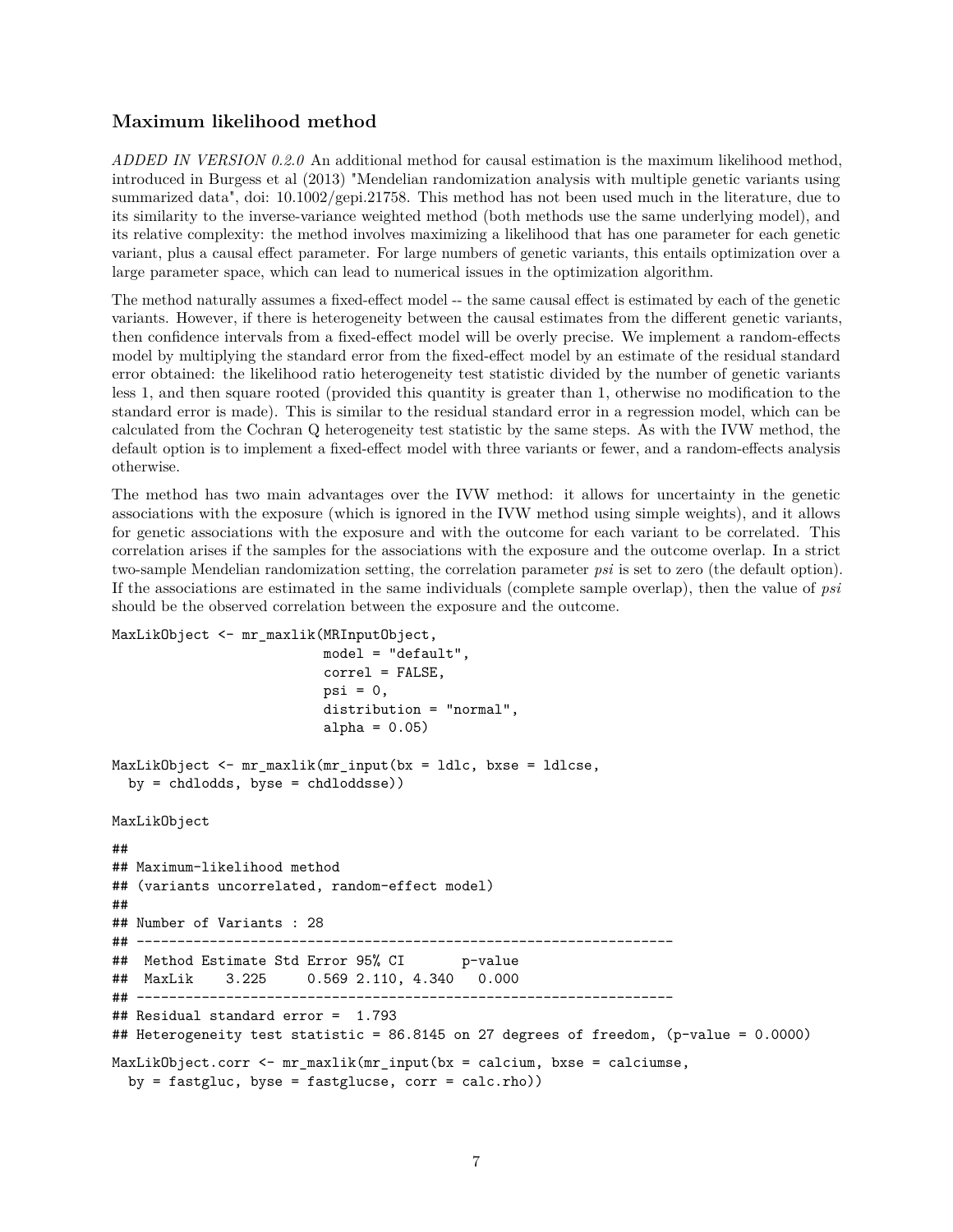MaxLikObject.corr

```
##
## Maximum-likelihood method
## (variants correlated, random-effect model)
##
## Number of Variants : 6
## ------------------------------------------------------------------
## Method Estimate Std Error 95% CI p-value
## MaxLik 2.303 0.709 0.914, 3.692 0.001
## ------------------------------------------------------------------
## Residual standard error = 0.588
## Residual standard error is set to 1 in calculation of confidence interval
## when its estimate is less than 1.
## Heterogeneity test statistic = 1.7277 on 5 degrees of freedom, (p-value = 0.8854)
```
#### **Multivariable Mendelian randomization**

*ADDED IN VERSION 0.3.0* An additional method for causal estimation when genetic variants are associated with multiple risk factors is multivariable Mendelian randomization, introduced in Burgess and Thompson (2015) "Multivariable Mendelian randomization: the use of pleiotropic genetic variants to estimate causal effects", doi: 10.1093/aje/kwu283.

There are two contexts in which we envision the method being used. First, when there is a set of related risk factors, such as lipid fractions. It is difficult to find genetic predictors of HDL-cholesterol that do not also predict LDL-cholesterol and/or triglycerides. Multivariable Mendelian randomization allows genetic variants to be associated with all the risk factors in the model provided that they do not influence the outcome via other pathways. Secondly, when there is a network of risk factors, typically a primary risk factor and a secondary risk factor or mediator. In both cases, causal estimates reflect direct causal effects - the result of intervening on the risk factor under analysis while keeping other risk factors in the model fixed.

As the multivariable method requires genetic associations with multiple risk factors, a different input function is needed: *mr\_mvinput*:

```
MRMVInputObject <- mr_mvinput(bx = cbind(ldlc, hdlc, trig),
                              bxse = cbind(ldlcse, hdlcse, trigse),
                              by = chdlodds,
                              byse = chdloddsse)
```
MRMVInputObject

| ##     |    | SNP          | exposure_1.beta exposure_2.beta exposure_3.beta exposure_1.se |           |          |       |
|--------|----|--------------|---------------------------------------------------------------|-----------|----------|-------|
| ## 1   |    | $snp_1$      | 0.0260                                                        | 0.0020    | 0.016    | 0.004 |
| ## 2   |    | $sup_2$      | $-0.0440$                                                     | 0.0050    | $-0.004$ | 0.004 |
| ## 3   |    | $sup_3$      | $-0.0380$                                                     | 0.0030    | $-0.009$ | 0.004 |
| ## $4$ |    | $snp_4$      | $-0.0230$                                                     | 0.0010    | 0.003    | 0.003 |
| ## 5   |    | $sup_{-5}$   | $-0.0170$                                                     | 0.0110    | $-0.039$ | 0.003 |
| ## 6   |    | $sup_{-6}$   | $-0.0310$                                                     | 0.0310    | $-0.142$ | 0.006 |
| ##7    |    | $snp_7$      | $-0.0180$                                                     | $-0.0030$ | 0.007    | 0.004 |
| ## 8   |    | sup8         | 0.0460                                                        | $-0.0070$ | 0.095    | 0.007 |
| ## 9   |    | $snp_9$      | 0.0590                                                        | $-0.0210$ | 0.042    | 0.004 |
| ##     | 10 | sup 10       | 0.0040                                                        | 0.0180    | $-0.023$ | 0.003 |
| ##     |    | $11$ snp_11  | 0.0110                                                        | $-0.0170$ | 0.036    | 0.004 |
| ##     |    | $12$ snp_12  | $-0.0050$                                                     | $-0.0470$ | 0.097    | 0.005 |
| ##     |    | $13$ snp_13  | 0.0040                                                        | 0.0220    | 0.013    | 0.005 |
|        |    | ## 14 snp_14 | 0.0220                                                        | $-0.0290$ | 0.142    | 0.005 |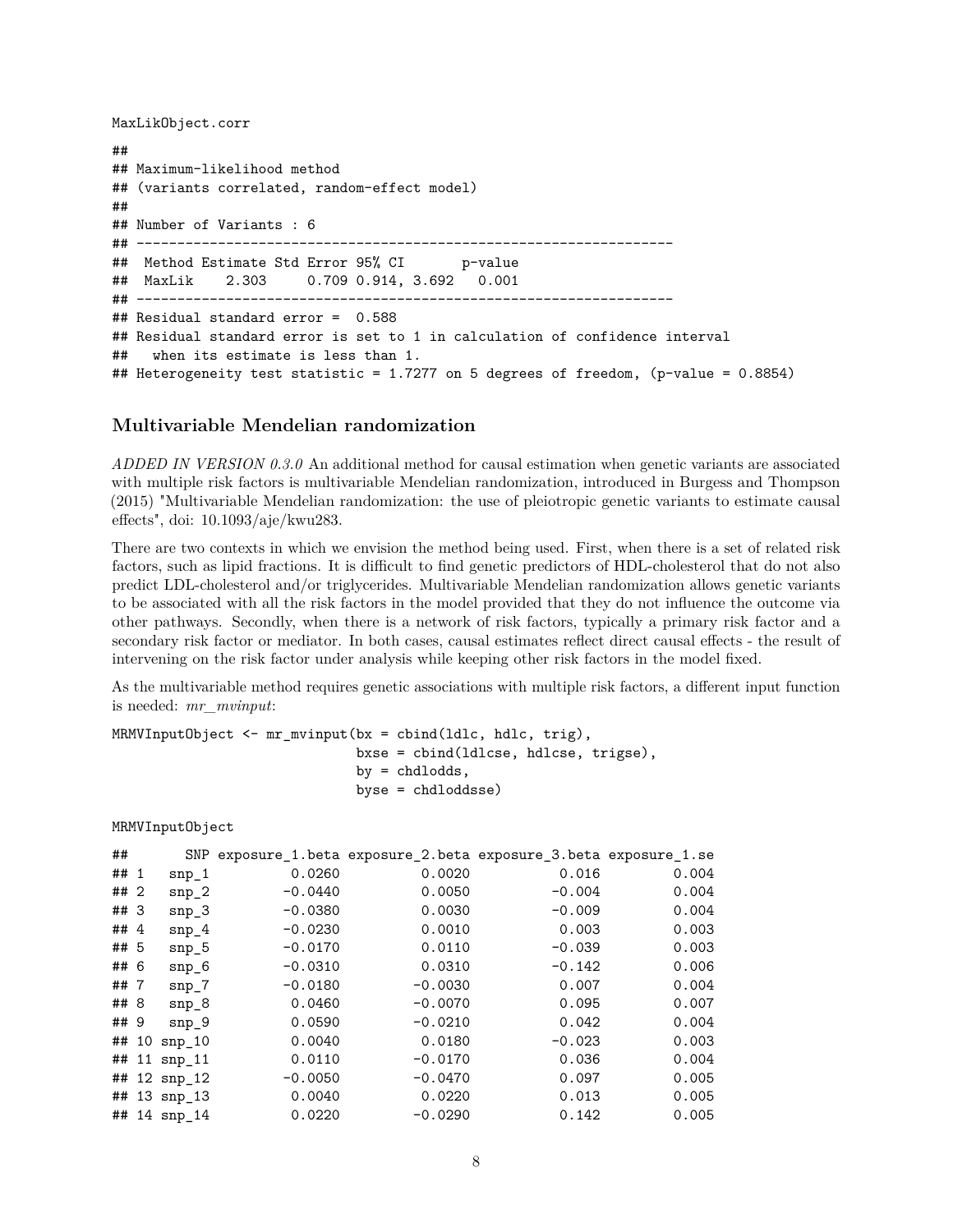| ##   |                | $15$ snp_15 |       | $-0.0050$                                           | 0.0160    | $-0.005$ | 0.004 |
|------|----------------|-------------|-------|-----------------------------------------------------|-----------|----------|-------|
| ##   |                | $16$ snp_16 |       | $-0.0020$                                           | 0.0340    | 0.019    | 0.004 |
| ##   |                | 17 snp_17   |       | $-0.0020$                                           | 0.0350    | 0.003    | 0.003 |
| ##   |                | 18 snp_18   |       | 0.0040                                              | 0.0190    | $-0.018$ | 0.004 |
| ##   |                | 19 snp_19   |       | 0.0110                                              | 0.0280    | $-0.020$ | 0.004 |
| ##   |                | 20 snp_20   |       | 0.0090                                              | 0.0001    | 0.035    | 0.003 |
| ##   |                | 21 snp_21   |       | $-0.0110$                                           | 0.0160    | $-0.036$ | 0.004 |
| ##   |                | 22 snp_22   |       | $-0.0030$                                           | 0.0050    | $-0.054$ | 0.003 |
| ##   |                | 23 snp_23   |       | $-0.0120$                                           | $-0.0100$ | 0.054    | 0.004 |
| ##   |                | 24 snp_24   |       | 0.0003                                              | $-0.0230$ | 0.067    | 0.003 |
| ##   |                | 25 snp_25   |       | $-0.0150$                                           | 0.0120    | $-0.040$ | 0.003 |
| ##   |                | 26 snp_26   |       | $-0.0080$                                           | 0.0180    | $-0.067$ | 0.004 |
| ##   |                | 27 snp_27   |       | 0.0090                                              | $-0.0060$ | 0.028    | 0.003 |
| ##   |                | 28 snp_28   |       | $-0.0360$                                           | 0.0040    | $-0.070$ | 0.007 |
| ##   |                |             |       | exposure_2.se exposure_3.se outcome.beta outcome.se |           |          |       |
| ##   | $\mathbf{1}$   |             | 0.004 | 0.008                                               | 0.0677    | 0.0286   |       |
| ##   | $\overline{2}$ |             | 0.004 | 0.008                                               | $-0.1625$ | 0.0300   |       |
| ##   | -3             |             | 0.004 | 0.008                                               | $-0.1054$ | 0.0310   |       |
| ## 4 |                |             | 0.003 | 0.006                                               | $-0.0619$ | 0.0243   |       |
| ## 5 |                |             | 0.003 | 0.006                                               | $-0.0834$ | 0.0222   |       |
| ## 6 |                |             | 0.006 | 0.012                                               | $-0.1278$ | 0.0667   |       |
| ##7  |                |             | 0.004 | 0.007                                               | $-0.0408$ | 0.0373   |       |
| ## 8 |                |             | 0.006 | 0.013                                               | 0.0770    | 0.0543   |       |
| ## 9 |                |             | 0.004 | 0.008                                               | 0.1570    | 0.0306   |       |
| ##   | 10             |             | 0.003 | 0.006                                               | $-0.0305$ | 0.0236   |       |
| ##   | 11             |             | 0.003 | 0.007                                               | 0.0100    | 0.0277   |       |
| ##   | 12             |             | 0.005 | 0.010                                               | 0.1823    | 0.0403   |       |
| ##   | 13             |             | 0.004 | 0.009                                               | $-0.0408$ | 0.0344   |       |
| ##   | 14             |             | 0.004 | 0.009                                               | 0.1989    | 0.0335   |       |
| ##   | 15             |             | 0.003 | 0.007                                               | 0.0100    | 0.0378   |       |
| ##   | 16             |             | 0.004 | 0.007                                               | 0.0488    | 0.0292   |       |
| ##   | 17             |             | 0.003 | 0.006                                               | 0.0100    | 0.0253   |       |
| ##   | 18             |             | 0.004 | 0.008                                               | $-0.0408$ | 0.0319   |       |
| ##   | 19             |             | 0.004 | 0.008                                               | $-0.0305$ | 0.0316   |       |
| ##   | 20             |             | 0.003 | 0.007                                               | $-0.0408$ | 0.0241   |       |
| ##   | 21             |             | 0.003 | 0.007                                               | $-0.0202$ | 0.0285   |       |
| ##   | 22             |             | 0.003 | 0.006                                               | $-0.0619$ | 0.0217   |       |
|      | ## 23          |             | 0.004 | 0.008                                               | 0.0296    | 0.0298   |       |
|      | ## 24          |             | 0.003 | 0.006                                               | 0.0677    | 0.0239   |       |
|      | ## 25          |             | 0.003 | 0.006                                               | $-0.0726$ | 0.0220   |       |
| ##   | 26             |             | 0.003 | 0.007                                               | $-0.0726$ | 0.0246   |       |
| ##   | 27             |             | 0.003 | 0.006                                               | 0.0000    | 0.0255   |       |
|      | ## 28          |             | 0.006 | 0.013                                               | 0.0198    | 0.0647   |       |
|      |                |             |       |                                                     |           |          |       |

The *mr\_mvivw* command performs an extension of the inverse-variance weighted method for multivariable Mendelian randomization, performing multivariable weighted linear regression (the standard IVW method method performs univariable weighted linear regression) with the intercept term set to zero. As with the standard IVW method, a correlation matrix can be specified. Multivariable Mendelian randomization requires the number of genetic variants to exceed the number of risk factors; if this is not the case, the method will return an error.

MRMVObject <- mr\_mvivw(MRMVInputObject, model = "default", correl = FALSE, distribution = "normal",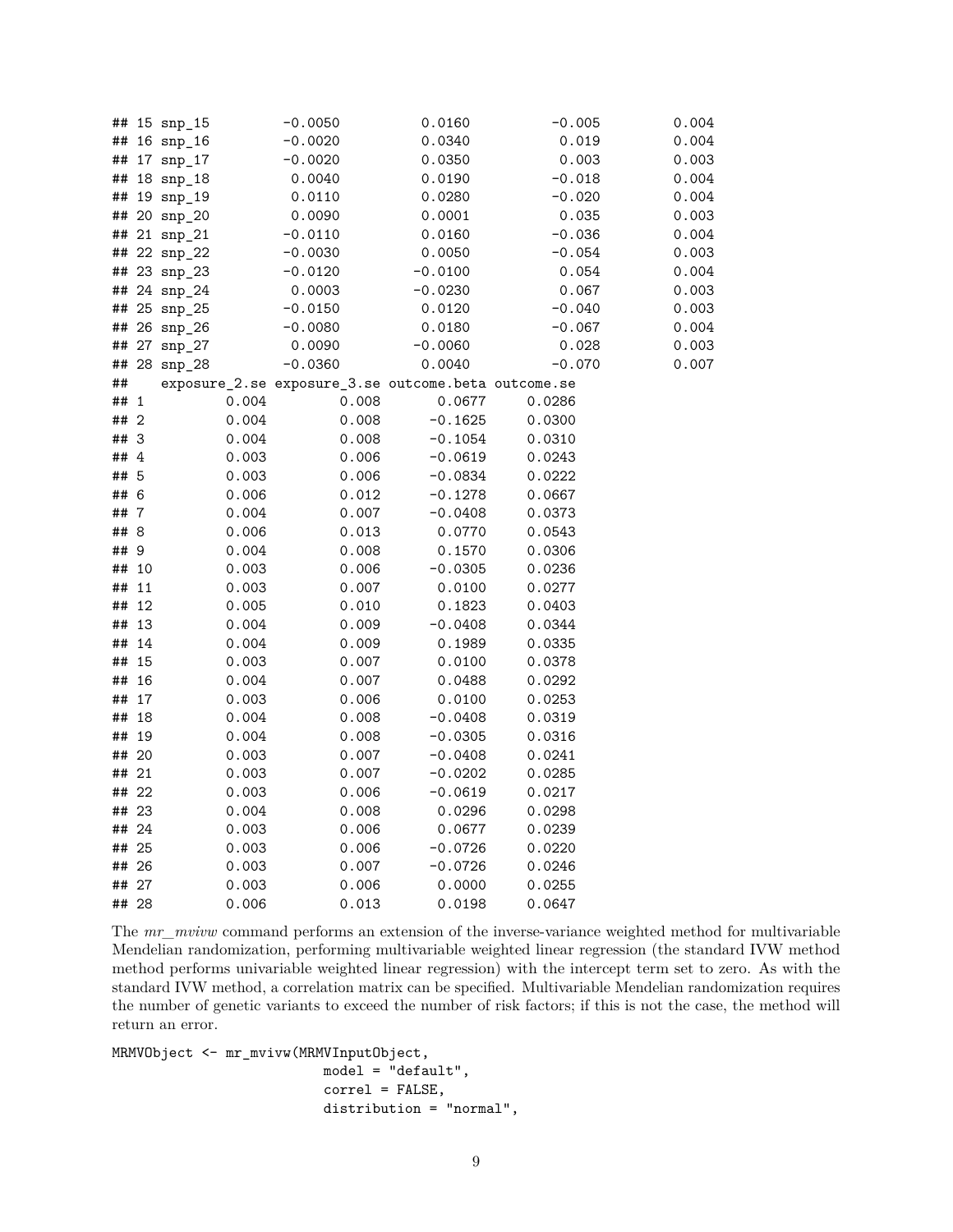```
alpha = 0.05)
```

```
MRMVObject <- mr_mvivw(MRMVInputObject)
MRMVObject
##
## Multivariable inverse-variance weighted method
## (variants uncorrelated, random-effect model)
##
## Number of Variants : 28
## ------------------------------------------------------------------
## Exposure Estimate Std Error 95% CI p-value
## exposure_1 1.925 0.439 1.064, 2.786 0.000
## exposure_2 -0.590 0.555 -1.677, 0.498 0.288
                 0.723 0.230 0.272, 1.174 0.002
## ------------------------------------------------------------------
## Residual standard error = 1.433
## Heterogeneity test statistic = 51.3599 on 25 degrees of freedom, (p-value = 0.0014)
```
#### **Mode-based estimation method of Hartwig et al**

*ADDED IN VERSION 0.3.0* An additional method for robust causal estimation that gives consistent when a plurality of genetic variants is valid is the mode-based estimation method, introduced in Hartwig, Davey Smith and Bowden (2017) "Robust inference in summary data Mendelian randomization via the zero modal pleiotropy assumption", doi: 10.1093/ije/dyx102.

While the median-based method calculates the variant-specific estimates and then obtains the mean of these estimates, the mode-based method obtains the "mode" of the estimates. However, in finite samples, no two estimates will be exactly the same, so a mode does not exist. The method proceeds by constructing a kernel-weighted density of the variant-specific estimates, and taking the maximum point of this density as the point estimate. A confidence interval is obtained by bootstrapping.

Several options can be specified: whether the mode should be *"weighted"* or *"unweighted"* (default is weighted), whether the standard errors should be calculated using the *"simple"* or *"delta"* formula above (default is delta), the value of the bandwidth parameter multiplication factor (default is 1), the random seed, and number of iterations in the bootstrap procedure.

```
MBEObject <- mr mbe(MRInputObject,
                    weighting = "weighted",
                    stderror = "delta",
                    phi = 1,
                    seed = 314159265,
                    iterations = 10000,
                    distribution = "normal",
                    alpha = 0.05)
MBEObject <- mr_mbe(mr_input(bx = ldlc, bxse = ldlcse,
  by = chdlodds, byse = chdloddsse))
MBEObject
##
## Mode-based method of Hartwig et al
## (weighted, delta standard errors [not assuming NOME], bandwidth factor = 1)
##
```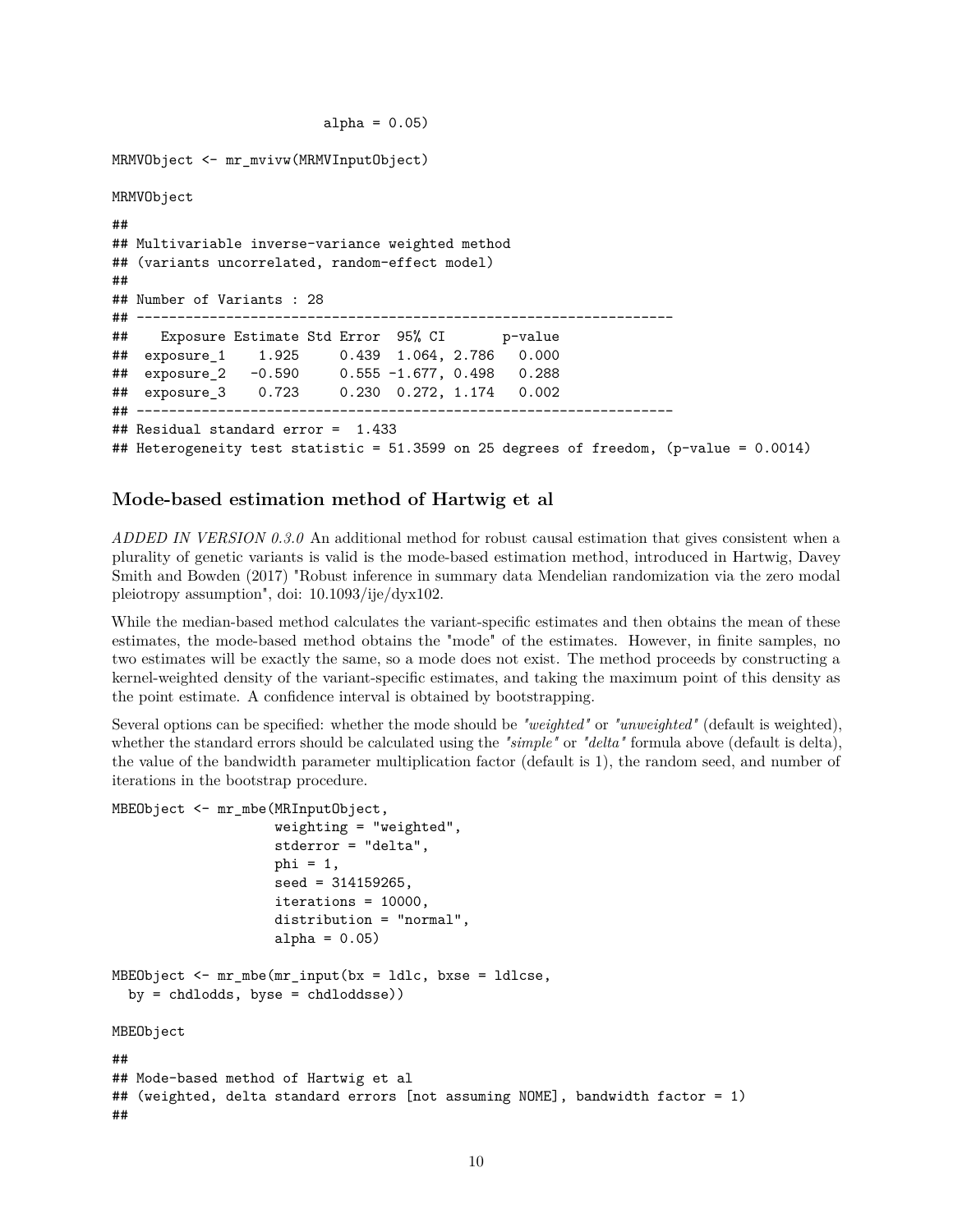## Number of Variants : 28 ## ------------------------------------------------------------------ ## Method Estimate Std Error 95% CI p-value ## MBE 2.946 1.005 0.977, 4.916 0.003 ## ------------------------------------------------------------------

## **Heterogeneity-penalized method**

*ADDED IN VERSION 0.3.0* An additional method for robust causal estimation that also gives consistent when a plurality of genetic variants is valid is the heterogeneity-penalized model-averaging method, introduced in Burgess et al (2017) "Improving on a modal-based estimation method: model averaging for consistent and efficient estimation in Mendelian randomization when a plurality of candidate instruments are valid", doi: 10.1101/175372.

There are several aspects of the mode-based estimation method that could be improved upon. The choice of bandwidth is arbitrary and has a large effect on estimates and their confidence intervals. The bootstrap procedure is not ideal, as it makes the assumption that the estimate is normally distributed. The method is not particularly efficient.

The heterogeneity-penalized method uses the same consistency criterion as the mode-based estimation method, but evaluates the modal estimate in a different way. It proceeds by evaluating weights for all subsets of genetic variants (excluding the null set and singletons). Subsets receive greater weight if they include more variants, but are severely downweighted if the variants in the subset have heterogeneous causal estimates. As such, the method will identify the subset with the largest number (by weight) of variants having similar causal estimates.

Confidence intervals are evaluated by calculating a log-likelihood function, and finding all points within a given vertical distance of the maximum of the log-likelihood function (which is the causal estimate). As such, if the log-likelihood function is multimodal, then the confidence interval may include multiple disjoint ranges. This may indicate the presence of multiple causal mechanisms by which the exposure may influence the outcome with different magnitudes of causal effect. As the confidence interval is determined by a grid search, care must be taken when chosing the minimum (*CIMin*) and maximum (*CIMax*) values in the search, as well as the step size (*CIStep*). The default values will not be suitable for all applications.

HetPenObject <- mr\_hetpen(MRInputObject,

```
prior = 0.5,
CIMin = -1,
CIMax = 1,
CIstop = 0.001,
alpha = 0.05)
```
As the method evaluates estimates and weights for each subset of variants, the method is quite computationally expensive to run, as the complexity doubles with each additional variant. We run the method for a subset of 10 genetic variants:

```
HetPenObject \leq -mr_\text{hetpen}(mr_\text{input}(bx = 1dlc[1:10]), bxse = 1dlcse[1:10],
  by = chdlodds[1:10], byse = chdloddsse[1:10]), CIMin = -1, CIMax = 5, CIStep = 0.01)
```

```
HetPenObject
```

```
##
## Heterogeneity-penalized method
## (Prior probability of instrument validity = 0.5)
##
## Number of Variants : 10
## ------------------------------------------------------------------
## Method Estimate 95% CI
```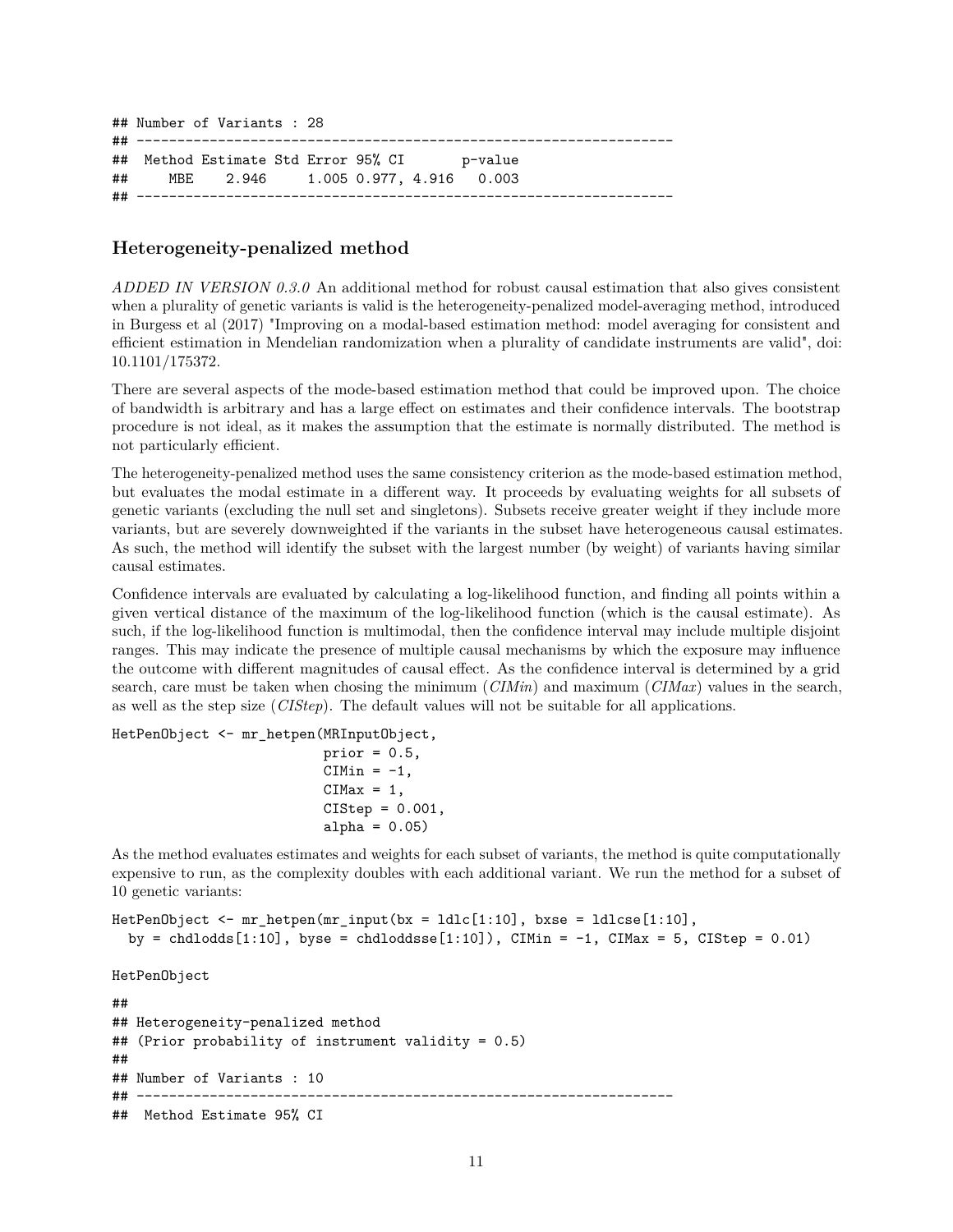## HetPen 2.85 1.87, 3.90

## ------------------------------------------------------------------ ## Note: confidence interval is a single range of values. As an example of a multimodal confidence interval: bcrp =c(0.160, 0.236, 0.149, 0.09, 0.079, 0.072, 0.047, 0.069) bcrpse =c(0.006, 0.009, 0.006, 0.005, 0.005, 0.005, 0.006, 0.011) bchd =c(0.0237903, -0.1121942, -0.0711906, -0.030848, 0.0479207, 0.0238895, 0.005528, 0.0214852) bchdse =c(0.0149064, 0.0303084, 0.0150552, 0.0148339, 0.0143077, 0.0145478, 0.0160765, 0.0255237) HetPenObject.multimode <- mr\_hetpen(mr\_input(bx = bcrp, bxse = bcrpse,  $by = bchd, byse = bchdse)$ HetPenObject.multimode ## ## Heterogeneity-penalized method ## (Prior probability of instrument validity = 0.5) ## ## Number of Variants : 8 ## ------------------------------------------------------------------ ## Method Estimate 95% CI ## HetPen -0.437 -0.599, -0.256 ## 0.014, 0.449 ## ------------------------------------------------------------------

## Note: confidence interval contains multiple range of values.

## **Summaries of multiple methods**

The *mr\_allmethods* function is provided to easily compare results (Estimate, Standard Error, 95% CI, and p-value) from multiple methods. One can look at results from all methods (*method = "all"*), or a partial result setting method to *"egger"*, *"ivw"*, or *"median"* to get a more selective set of results. The final option is *"main"*, which gives results from the simple median, weighted median, IVW, and MR-Egger methods only.

```
MRInputObject <- mr_input(bx = ldlc,
                           bxse = ldlcse,
                           by = chdlodds,
                          byse = chdloddsse)
```

```
MRAllObject_all <- mr_allmethods(MRInputObject, method = "all")
MRAllObject_all
## Method Estimate Std Error 95% CI P-value
## Simple median 1.755 0.740 0.305 3.205 0.018
## Weighted median 2.683 0.419 1.862 3.504 0.000
## Penalized weighted median 2.681 0.420 1.857 3.505 0.000
##
## IVW 2.834 0.530 1.796 3.873 0.000
## Penalized IVW 2.561 0.413 1.752 3.370 0.000
## Robust IVW 2.797 0.307 2.195 3.399 0.000
## Penalized robust IVW 2.576 0.251 2.083 3.069 0.000
##
## MR-Egger 3.253 0.770 1.743 4.762 0.000
```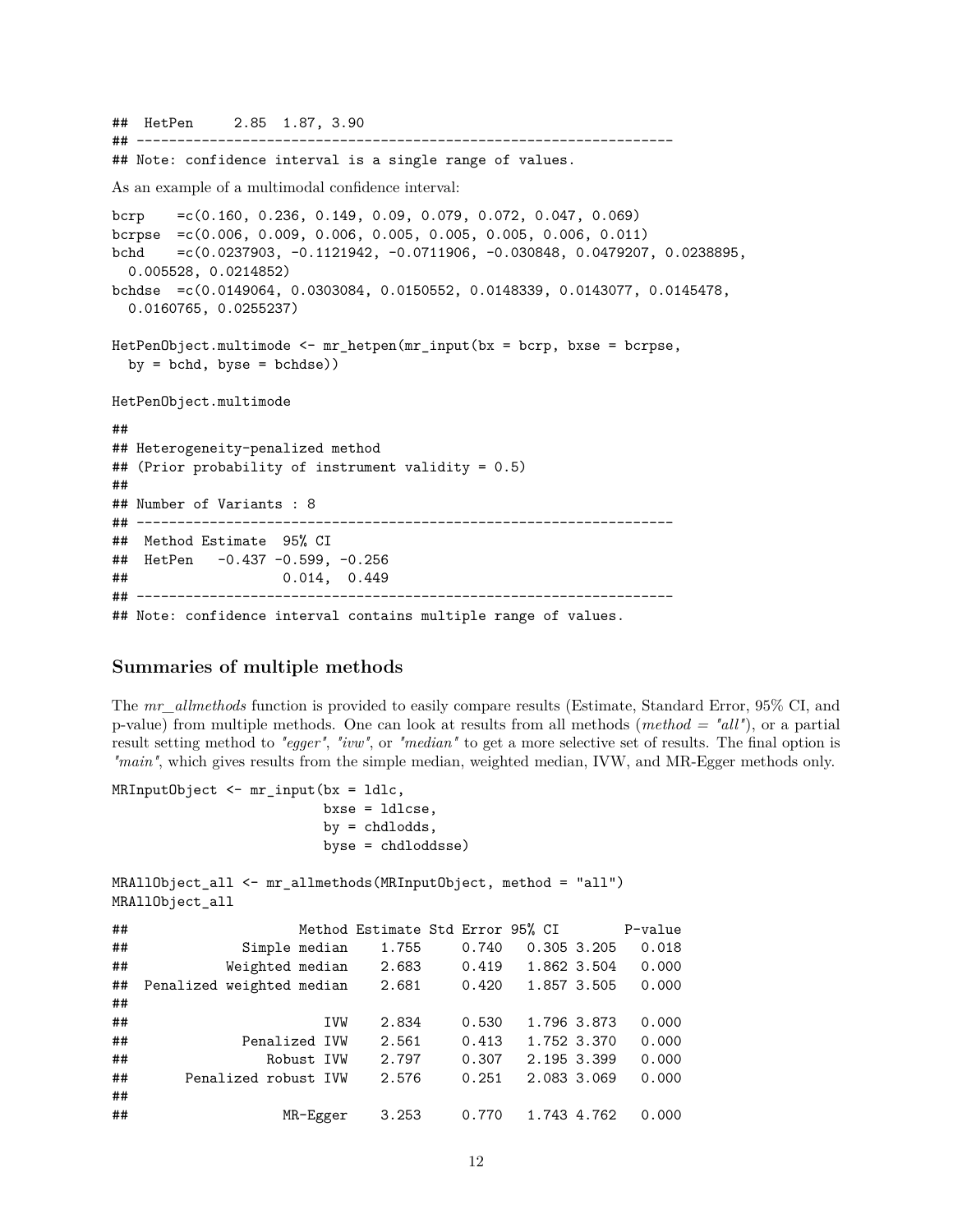```
## (intercept) -0.011 0.015 -0.041 0.018 0.451
## Penalized MR-Egger 3.421 0.531 2.380 4.461 0.000
## (intercept) -0.022 0.011 -0.043 0.000 0.051
## Robust MR-Egger 3.256 0.624 2.033 4.479 0.000
## (intercept) -0.015 0.021 -0.055 0.026 0.474
## Penalized robust MR-Egger 3.502 0.478 2.566 4.438 0.000
## (intercept) -0.026 0.014 -0.054 0.003 0.075
MRAllObject_egger <- mr_allmethods(MRInputObject, method = "egger")
MRAllObject_egger
## Method Estimate Std Error 95% CI P-value
## MR-Egger 3.253 0.770 1.743 4.762 0.000
## (intercept) -0.011 0.015 -0.041 0.018 0.451
## Penalized MR-Egger 3.421 0.531 2.380 4.461 0.000
## (intercept) -0.022 0.011 -0.043 0.000 0.051
## Robust MR-Egger 3.256 0.624 2.033 4.479 0.000
## (intercept) -0.015 0.021 -0.055 0.026 0.474
## Penalized robust MR-Egger 3.502 0.478 2.566 4.438 0.000
## (intercept) -0.026 0.014 -0.054 0.003 0.075
MRAllObject_main <- mr_allmethods(MRInputObject, method = "main")
MRAllObject_main
## Method Estimate Std Error 95% CI P-value
```

| .  |                 |          | $11001100$ $1100111000$ $1000$ $11100$ |                             |                   |       |
|----|-----------------|----------|----------------------------------------|-----------------------------|-------------------|-------|
| ## | Simple median   | 1.755    |                                        | $0.740$ $0.305$ 3.205 0.018 |                   |       |
| ## | Weighted median | 2.683    | 0.419                                  |                             | 1.862 3.504 0.000 |       |
| ## | <b>TVW</b>      | 2.834    | 0.530                                  |                             | 1.796 3.873 0.000 |       |
| ## | MR-Egger        | 3.253    | 0.770                                  |                             | 1.743 4.762       | 0.000 |
| ## | (intercept)     | $-0.011$ |                                        | $0.015 -0.041 0.018$        |                   | 0.451 |

#### **Graphical summaries of results**

#### **Applied to MRInput object - display of data**

The *mr\_plot* function has two different functionalities. First, if the function is applied to an *MRInput* object, then the output is an interactive graph that can be used to explore the associations of the different genetic variants.

The syntax is:

```
mr_plot(mr_input(bx = ldlc, bxse = ldlcse, by = chdlodds, byse = chdloddsse),
error = TRUE, orientate = FALSE, line = "ivw")
```
An interactive graph does not reproduce well in a vignette, so we encourage readers to input this code for themselves. The interactive graph allows the user to pinpoint outliers easily; when the user mouses over one of the points, the name of the variant is shown.

The option *error = TRUE* plots error bars (95% confidence intervals) for the associations with the exposure and with the outcome. The option *orientate = TRUE* sets all the associations with the exposure to be positive, and re-orientates the associations with the outcome if needed. This option is encouraged for the MR-Egger method (as otherwise points having negative associations with the exposure can appear to be far from the regression line), although by default it is set to *FALSE*. The *line* option can be set to *"ivw"* (to show the inverse-variance weighted estimate) or to *"egger"* (to show the MR-Egger estimate).

*ADDED IN VERSION 0.2.0* A static version of this graph is also available, by setting *interactive = FALSE*: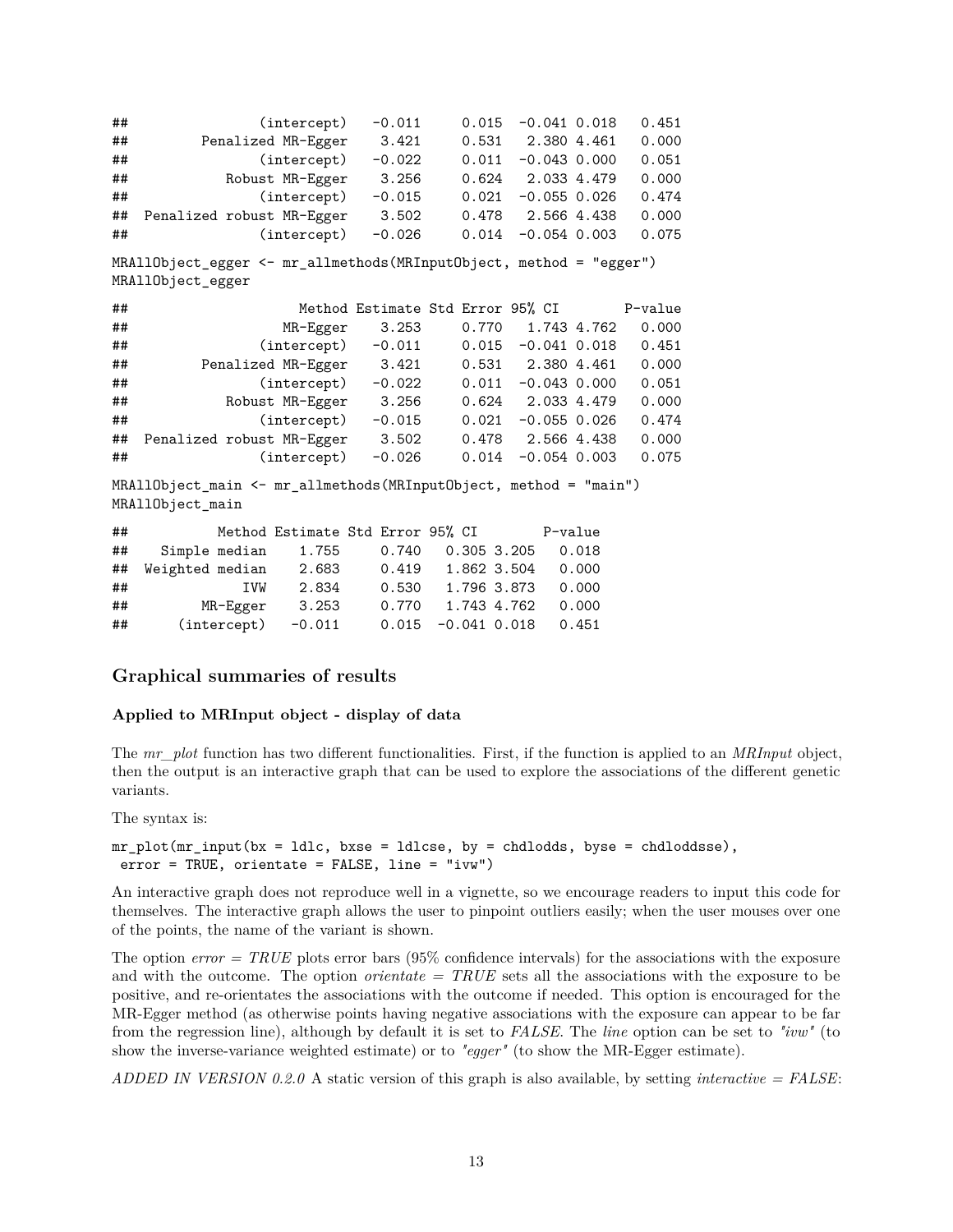

This version of the graph is less useful for detecting outliers, but easier to save as a file and share with colleagues.

Outliers can be detected using the *labels = TRUE* option:

 $mr\_plot(mr\_input(bx = 1dlc, bxse = 1dlcse, by = chdlodds, byse = chdloddsse),$ error = TRUE, orientate = FALSE, line = "ivw", interactive = FALSE, labels = TRUE)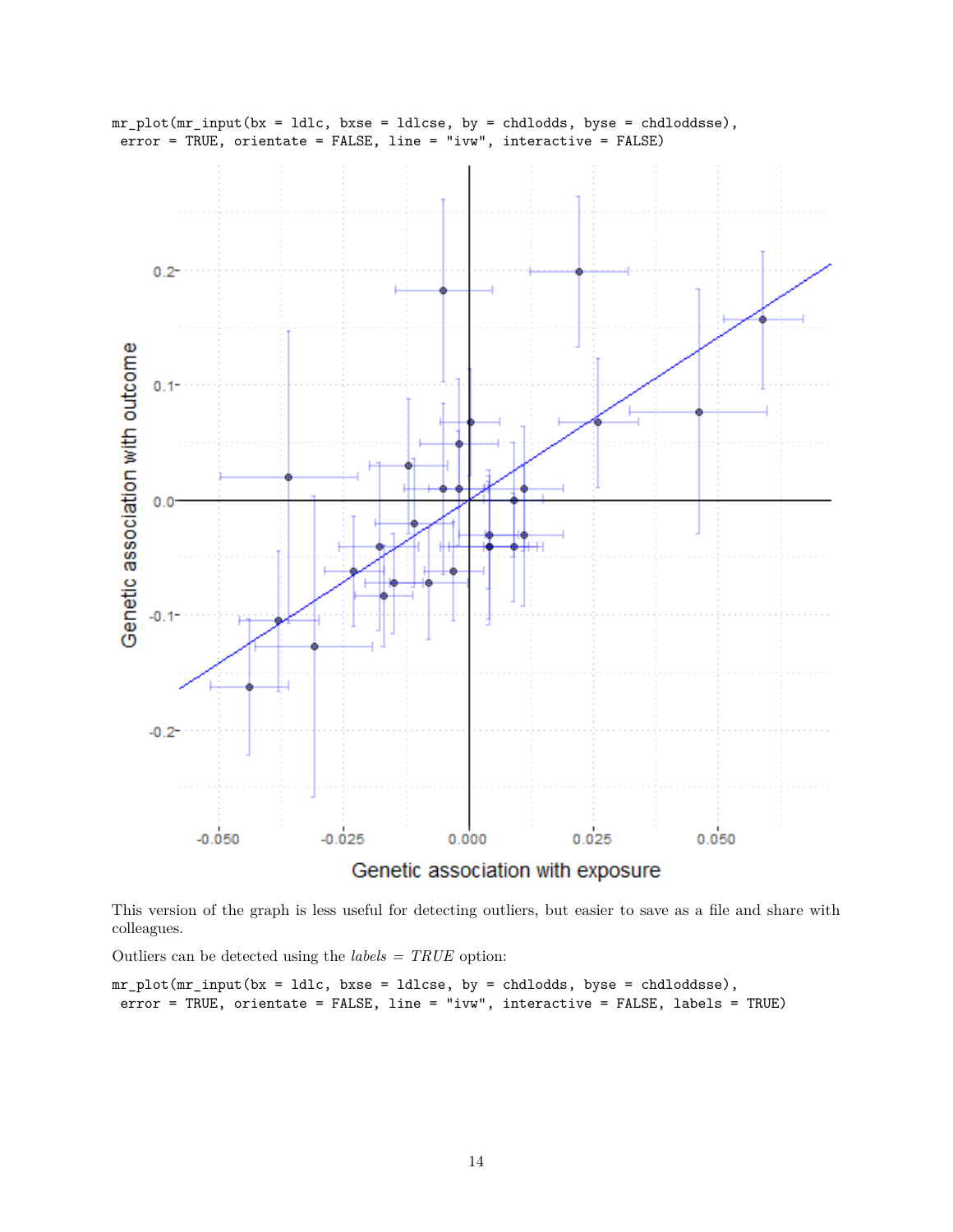

The resulting graph is quite ugly, but it is easy to identify the individual points.

#### **Applied to MRAll object - comparison of estimates**

Secondly, if the *mr\_plot* function is applied to the output of the *mr\_allmethods* function, estimates from the different methods can be compared graphically.

mr\_plot(MRAllObject\_all)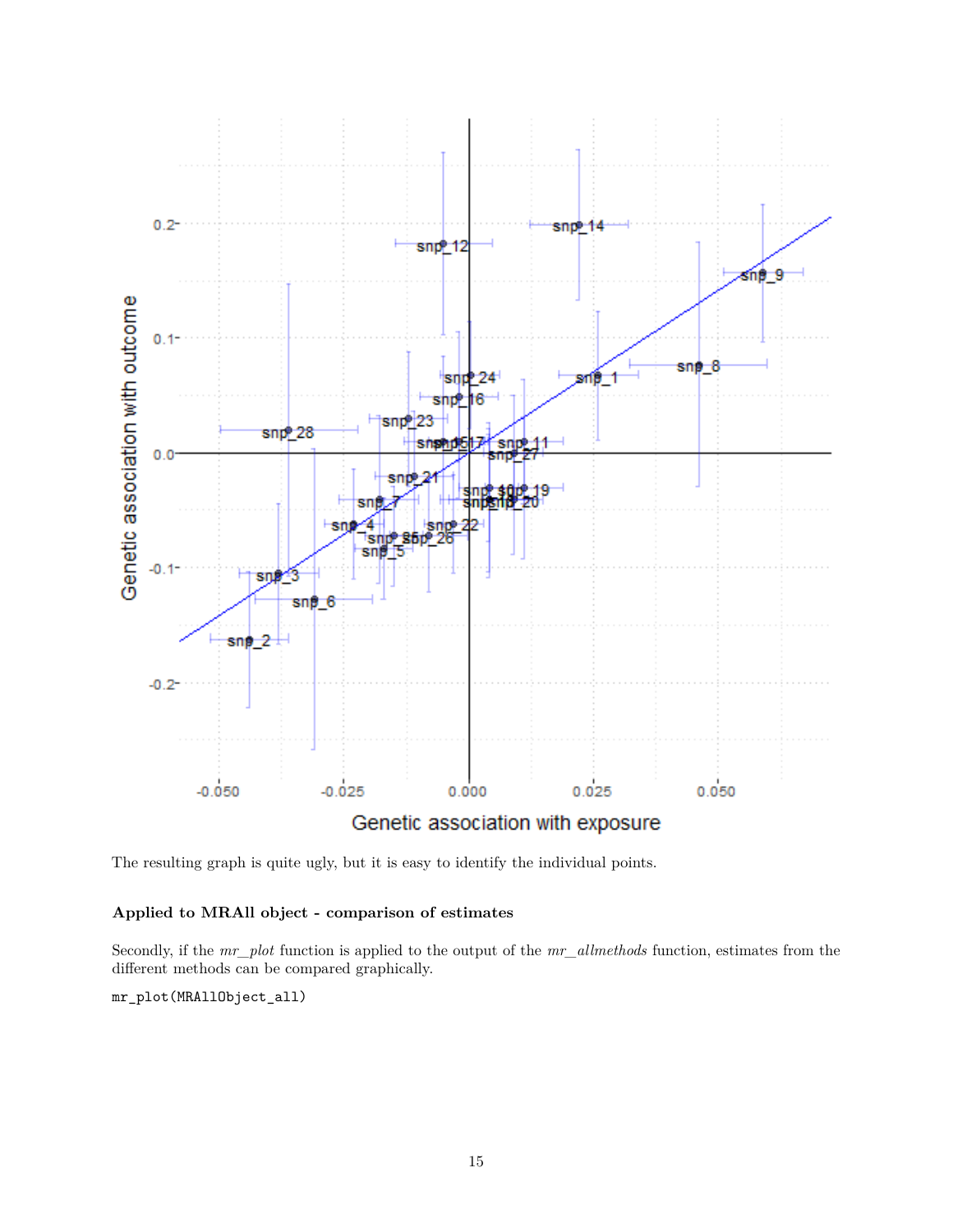

mr\_plot(MRAllObject\_egger)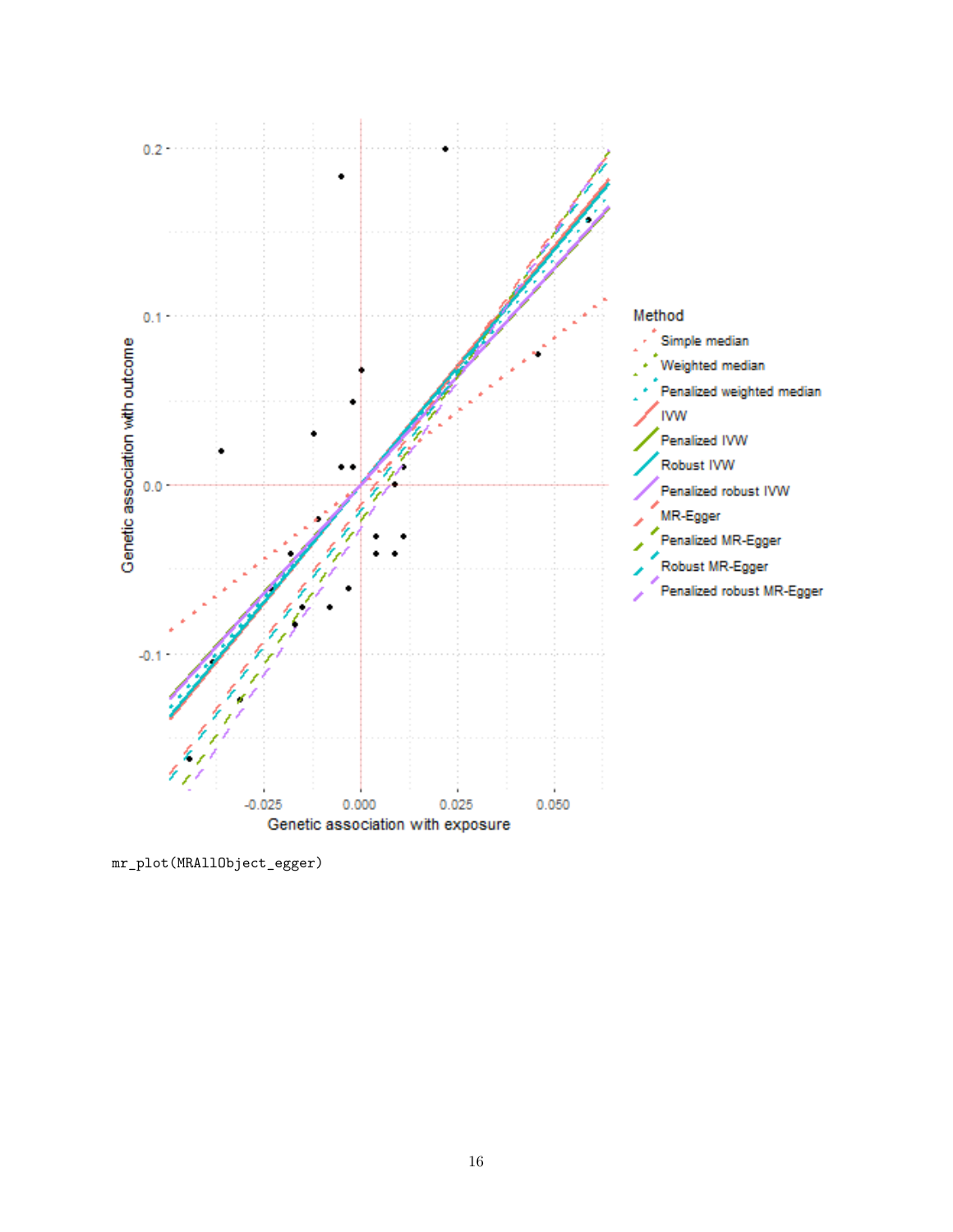

mr\_plot(mr\_allmethods(mr\_input(bx = hdlc, bxse = hdlcse,  $by = chdlodds, byse = chdloddsse))$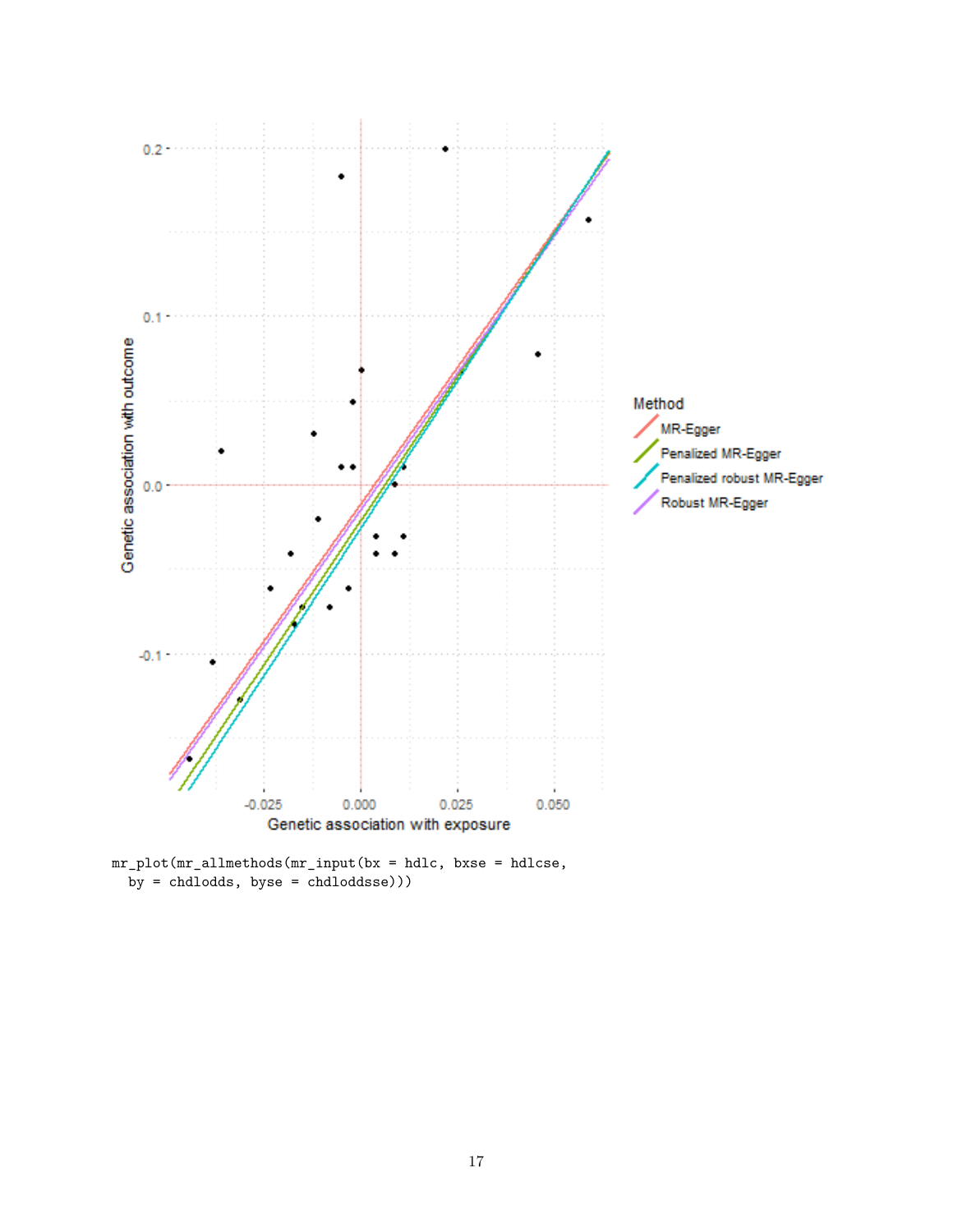

We see that estimates from all methods are similar when LDL-cholesterol is the risk factor, but the MR-Egger estimates differ substantially when HDL-cholesterol is the risk factor.

## **Extracting association estimates from publicly available datasets**

The PhenoScanner bioinformatic tool [\(http://phenoscanner.medschl.cam.ac.uk\)](http://phenoscanner.medschl.cam.ac.uk) is a curated database of publicly available results from large-scale genetic association studies. The database currently contains over 350 million association results and over 10 million unique genetic variants, mostly single nucleotide polymorphisms.

Our desire is to enable PhenoScanner to be queried directly from the MendelianRandomization package. Currently, PhenoScanner is only available via a web browser. The *extract.pheno.csv()* function takes the output from the web version of PhenoScanner, and converts this into an *MRInput* object. PhenoScanner is still under development, and so *extract.pheno.csv()* should be considered as an experimental function. This function is designed for output from PhenoScanner version 1.1 (Little Miss Sunshine).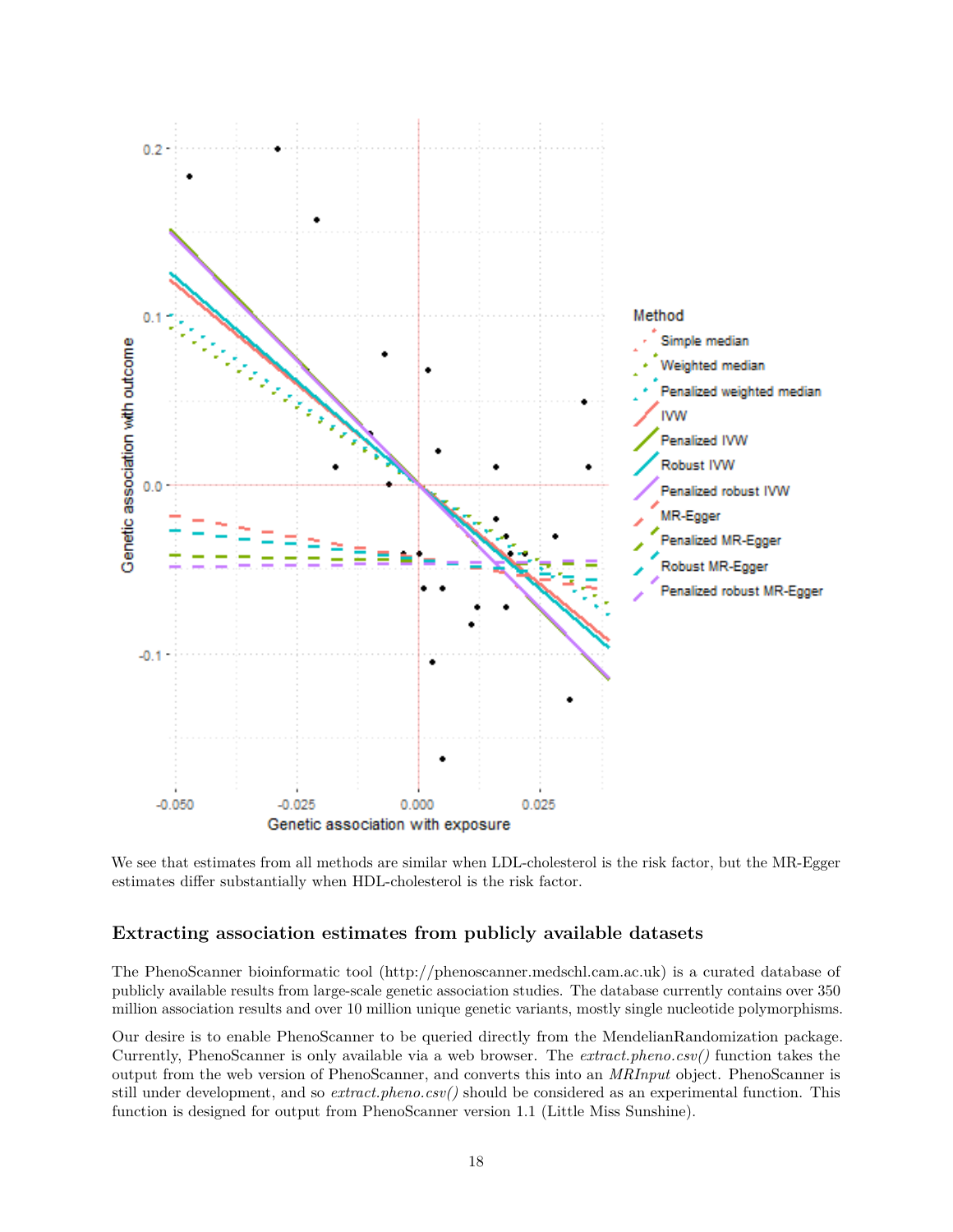The initial steps required to run the *extract.pheno.csv()* function are:

- 1. Open<http://www.phenoscanner.medschl.cam.ac.uk/> in your browser.
- 2. Input the SNPs in question by uploading a file with the rsIDs or hg19 chrN:pos names (separated by newline).
- 3. Choose whether to include proxies or not for SNPs that do not have association data for the given risk factor and/or outcome (and if so, the R-squared threshold value for defining a proxy variant). PhenoScanner currently allows correlation estimates to be taken from the 1000 Genomes or HapMap datasets.
- 4. Run the analysis and download the resulting association .csv file.

In order to obtain the relevant SNP summary estimates, run the *extract.pheno.csv()* function with:

- *exposure* is a character vector giving the name of the risk factor.
- *pmidE* is the PubMed ID of the paper where the association estimates with the exposure were first published.
- *ancestry E* is the ancestry of the participants on whom the association estimates with the exposure were estimated. (For some traits and PubMed IDs, results are given for multiple ancestries.) Usually, ancestry is *"European"* or *"Mixed"*.
- *outcome* is a character vector giving the name of the outcome.
- *pmidO* is the PubMed ID of the paper where the association estimates with the outcome were first published.
- *ancestryE* is the ancestry of the participants on whom the association estimates with the exposure were estimated.
- *file* is the file path to the PhenoScanner output .csv file.
- *rsq.proxy* is the threshold R-squared value for proxies to be included in the analysis. If a proxy variant is used as part of the analysis, this is reported. The default value of *rsq.proxy* is 1, meaning that only perfect proxies will be used.
- *snps* is the SNPs that will be included in the analysis. The default value is "all", indicating that all SNPs in the .csv file will be used in the analysis. If only a limited number of SNPs are to be included, *snps* can be set as a character vector with the named to the SNPs to be included in the analysis.

Two example .csv files from PhenoScanner are included as part of the package: vitD\_snps\_PhenoScanner.csv (which does not include proxies), and vitD\_snps\_PhenoScanner\_proxies.csv (which includes proxies at an R-squared threshold of 0.6).

```
path.noproxy <- system.file("extdata", "vitD_snps_PhenoScanner.csv",
 package = "MendelianRandomization")
path.proxies <- system.file("extdata", "vitD_snps_PhenoScanner_proxies.csv",
 package = "MendelianRandomization")
extract.pheno.csv(
 exposure = "log(eGFR creatinine)", pmidE = 26831199, ancestryE = "European",
 outcome = "Tanner stage", pmidO = 24770850, ancestryO = "European",
 file = path.noproxy)
## SNP log(eGFR creatinine).beta log(eGFR creatinine).se
## 1 rs10741657 -0.0018 0.00092
## 2 rs17217119 -0.0066 0.00110
## 3 rs2282679 -0.0016 0.00100
## Tanner stage.beta Tanner stage.se
## 1 -0.0136 0.0135
## 2 0.0227 0.0165
## 3 -0.0042 0.0148
extract.pheno.csv(
```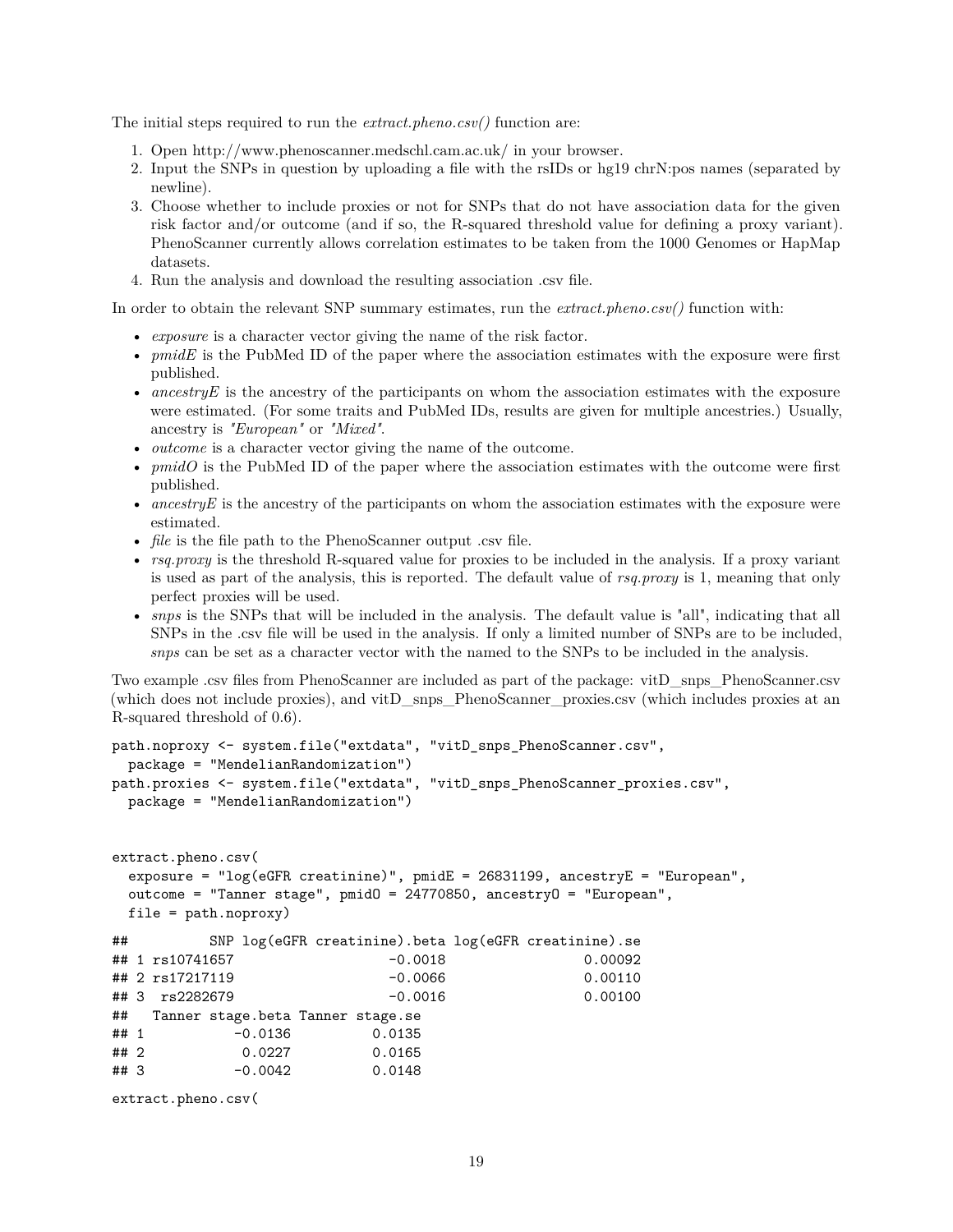```
exposure = "log(eGFR creatinine)", pmidE = 26831199, ancestryE = "European",
 outcome = "Tanner stage", pmidO = 24770850, ancestryO = "European",
 rsq.proxy = 0.6,
 file = path.proxies)
## Variant rs4944958 used as a proxy for rs12785878 in association
## with the outcome. R^2 value: 1.000.
## SNP log(eGFR creatinine).beta log(eGFR creatinine).se
## 1 rs10741657 -0.0018 0.00092
## 2 rs12785878 0.0024 0.00100
## 3 rs17217119 -0.0066 0.00110
## 4 rs2282679 -0.0016 0.00100
## Tanner stage.beta Tanner stage.se
## 1 -0.0136 0.0135
## 2 0.0102 0.0155
## 3 0.0227 0.0165
## 4 -0.0042 0.0148
extract.pheno.csv(
 exposure = "log(eGFR creatinine)", pmidE = 26831199, ancestryE = "European",
 outcome = "Asthma", pmidO = 20860503, ancestryO = "European",
 rsq.py = 0.6,
 file = path.proxies)
## Variant rs2060793 used as a proxy for rs10741657 in association
## with the outcome. R^2 value: 1.000.
## Variant rs7944926 used as a proxy for rs12785878 in association
## with the outcome. R^2 value: 1.000.
## SNP log(eGFR creatinine).beta log(eGFR creatinine).se Asthma.beta
## 1 rs10741657 -0.0018 0.00092 0.00897
## 2 rs12785878 0.0024 0.00100 -0.00353
## 3 rs17217119 -0.0066 0.00110 -0.03906
## 4 rs2282679 -0.0016 0.00100 -0.01241
## Asthma.se
## 1 0.0202
## 2 0.0229
## 3 0.0255
## 4 0.0220
```
The output from the *extract.pheno.csv* function is an MRInput object, which can be plotted using *mr\_plot*, causal estimates can be obtained using *mr\_ivw*, and so on.

#### **Final note of caution**

Particularly with the development of Mendelian randomization with summarized data, two-sample Mendelian randomization (where associations with the risk factor and with the outcome are taken from separate datasets), and bioinformatic tools for obtaining and analysing summarized data (including this package), Mendelian randomization is becoming increasingly accessible as a tool for answering epidemiological questions. This is undoubtably a Good Thing. However, it is important to remember that the difficult part of a Mendelian randomization analysis is not the computational method, but deciding what should go into the analysis: which risk factor, which outcome, and (most importantly) which genetic variants. Hopefully, the availability of these tools will enable less attention to be paid to the mechanics of the analysis, and more attention to these choices. The note of caution is that tools that make Mendelian randomization simple to perform run the risk of encouraging large numbers of speculative analyses to be performed in an unprincipled way. It is